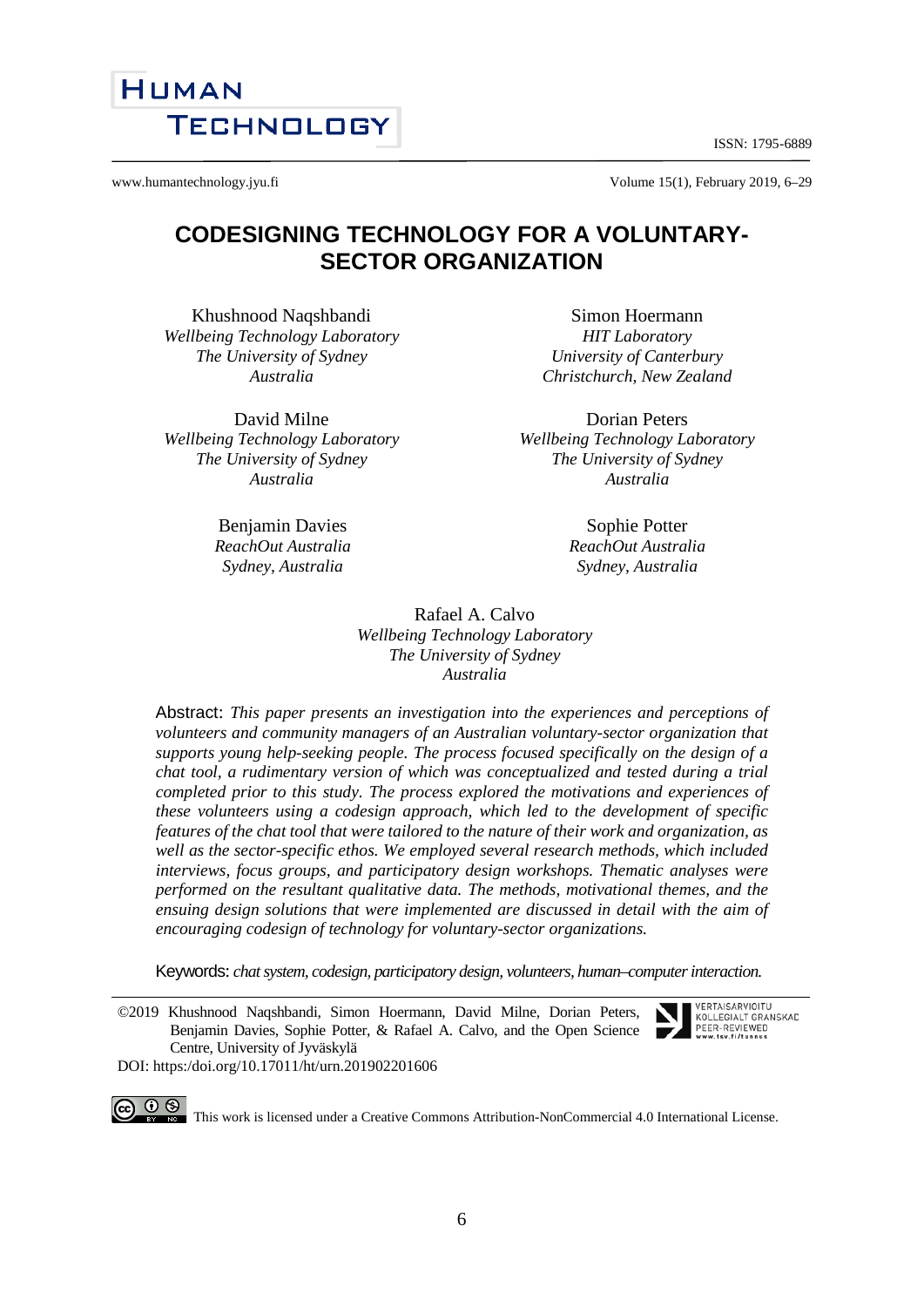#### **INTRODUCTION**

The design of any technology requires a deep understanding of the users and the nature of work of the users (Rogers, Sharp, & Preece, 2011). While the research on technology in private and for-profit sectors has made significant advancements in the last few decades, research on technology in the voluntary sector<sup>1</sup> remains dismal, with a few initiatives undertaken sporadically (McPhail, Costantino, Bruckmann, Barclay, & Clement, 1998; Morse, Cerretani, Halai, Laing, & Perez, 2008; Schümmer & Haake, 2010). A plausible reason for this could be that many routine tasks performed in voluntary-sector organizations are similar to those in for-profit organizations, so naturally, one could assume that technology used in the latter can be successfully adapted for the former. For instance, an integrated customer chat service like Intercom<sup>2</sup> can be used both by a bank employee and by a volunteer working for the Red Cross. Thus, most systems are designed for the for-profit sector and nonprofits generally follow suit (Balser, 2008). Another reason to consider is the lack of capital for investing in organizational technology in the voluntary sector, which makes this sector rely heavily on private donations and grants from the governments in developed nations (Balser, 2008).

Research has shown that the voluntary sector differs from the for-profit sector in terms of work motivation and demographics of its workers (Leete, 2000). It is worth pointing out that this sector uses the service of volunteers abundantly, individuals who are not usually driven by explicit material considerations (Bussell  $\&$  Forbes, 2002). The importance of customizing technology to the voluntary context and its people has been recognized as the key to the success of these organizations (Balser, 2008). Moreover, technology changes work processes, tasks, job satisfaction, workload, and power relationships in the voluntary sector (Saidel & Cour, 2003). Thus, it is essential to emphasize the importance of creating a bridge between the voluntary sector and human–computer interaction (HCI) research so that the latter better addresses the need for designing technology for this sector.

Establishing requirements for an interactive system requires elicitation of those requirements using suitable methods (Rogers et al., 2011). In the past, the field of software engineering has employed some very rigorous requirements-gathering methods, typically focusing on accuracy and quantitative measurement in software development, which reflects its conventional engineering roots (Preece & Rombach, 1994). The gradual shift of focus to usability and the user in a holistic perspective has resulted in software engineering adopting more flexible and creative approaches toward designing and developing systems (Löwgren, 1995). For instance, the core values of the currently popular agile software development methodology reflect this adaptation, as enshrined in the agile manifesto: (a) individuals and interactions over processes and tools; (b) working software over comprehensive documentation; (c) customer collaboration over contract negotiation; and (d) responding to change over following a plan.<sup>3</sup> This and many other methods and techniques owe much to design approaches such as participatory design (Kautz, 2010) and other sociotechnical perspectives that relate the users to technology within specific contexts (Cooper & Foster, 1971).

Codesign is a creative approach used to inspire the design process (Guerrini, 2011). It focuses on the collaboration among the users, designers, and researchers (Sanders & Stappers, 2008). This approach also is known as participatory design, which has roots in the Scandinavian labor movement that emphasized involving the workers in the design of their work environment (Schuler & Namioka, 1993). The theory behind this approach is that the tacit knowledge of tasks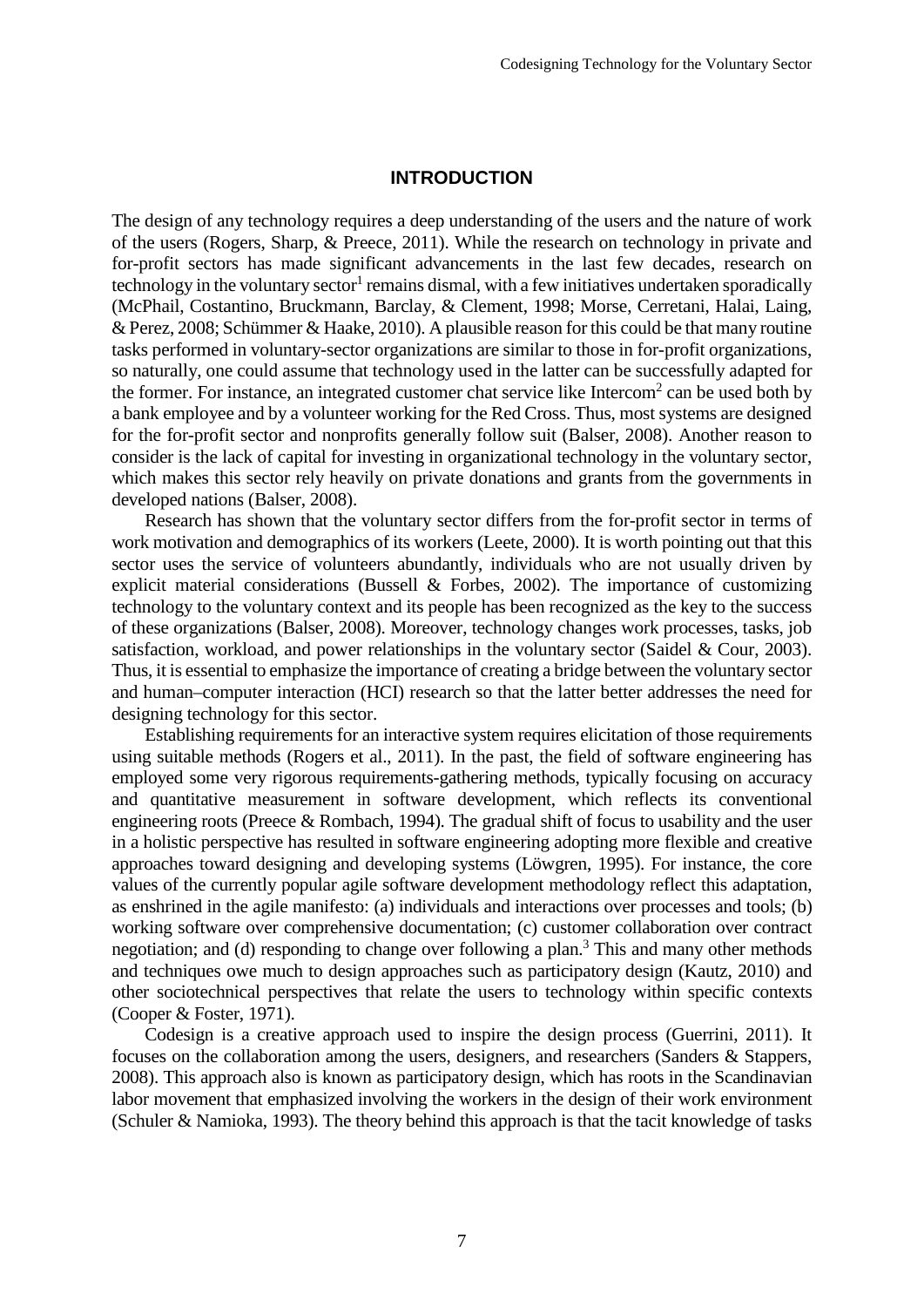cannot completely be formalized or quantified but rather needs to follow a flexible process of codesign and coresearch (Spinuzzi, 2005). Depending on the discipline, context, or research or design stage—and numerous other factors—the codesign approach usually involves creative techniques such as interviewing and group discussions, brainstorming, storyboarding, affinity diagraming, mockups, role playing, and storytelling (Sanders, Brandt, & Binder, 2010; Steen, Manschot, & De Koning, 2011). Such activities generate information-rich qualitative data, which, until recently, were underutilized in the social and behavioral aspects of technology research, given the earlier focus on quantifying data in technical fields (Dybå, Prikladnicki, Rönkkö, Seaman, & Sillito, 2011).

Technology designers have applied the codesign approach in devising a wide range of products and services, and its relevance is highly apparent in sectors that are resource scarce and public-service oriented (Pilemalm, 2018). Studies have shown that involving the users in the design process results in the creation of products and services that are significantly more useful and valuable for the users as well as their participating organizations (Kristensson, Gustafsson, & Archer, 2004; Steen et al., 2011). With respect to technology design in a social context, specifically software and information systems, the codesign approach has been successfully used to design for e-governance (Anthopoulos, Siozos, & Tsoukalas, 2007), education (Penuel, Roschelle, & Shechtman, 2007), nonprofits (McPhail et al., 1998), and community engagement (Merkel et al., 2004), among many others. It is within this context of designing software for a voluntary-sector organization offering public service that we place our project.

#### **BACKGROUND**

#### **Digital Peer-Support Service for Youth Mental Health**

Providing mental health support to young people is challenging due to the stigma and the debilitating nature of mental illness and the common hesitancy to seek help (Gulliver, Griffiths, & Christensen, 2010). Indeed, only 29% of young people (aged 16–34) in Australia with mental health problems reported using any support services, compared to 40% in older age groups (Australian Bureau of Statistics, 2010). Several studies conducted in other countries representing a wide range of healthcare practices consistently show a similar trend (Clement et al., 2015; Gulliver et al., 2010). This makes an online, specifically online chat, service a quite useful, instantaneous, and cost- and time-effective way of delivering appropriate help while simultaneously maintaining the privacy of the help seeker (Dowling & Rickwood, 2013; Reyes-Portillo et al., 2014; Hoermann, McCabe, Milne, & Calvo, 2017). Peer-support technologies for the provision of mental health services take a step back and, instead of dealing with problems after they become aggravated, they deal with early signs of mental distress and, thus, are proactive rather than reactive. Peer support is an important aspect of a holistic solution to youth mental health support (Fo & O'Donnell, 1974; McGorry, 2007). Instead of relying completely on the clinicians and professional therapists, the peer-support model utilizes trained peers who motivate and gently nudge the mentally distressed youth towards the right mental health and well-being choices. These peers are not professional mental health workers but, in most cases, volunteers who take an active interest in the cause that they associate with (Davidson, Chinman, Sells, & Rowe, 2006).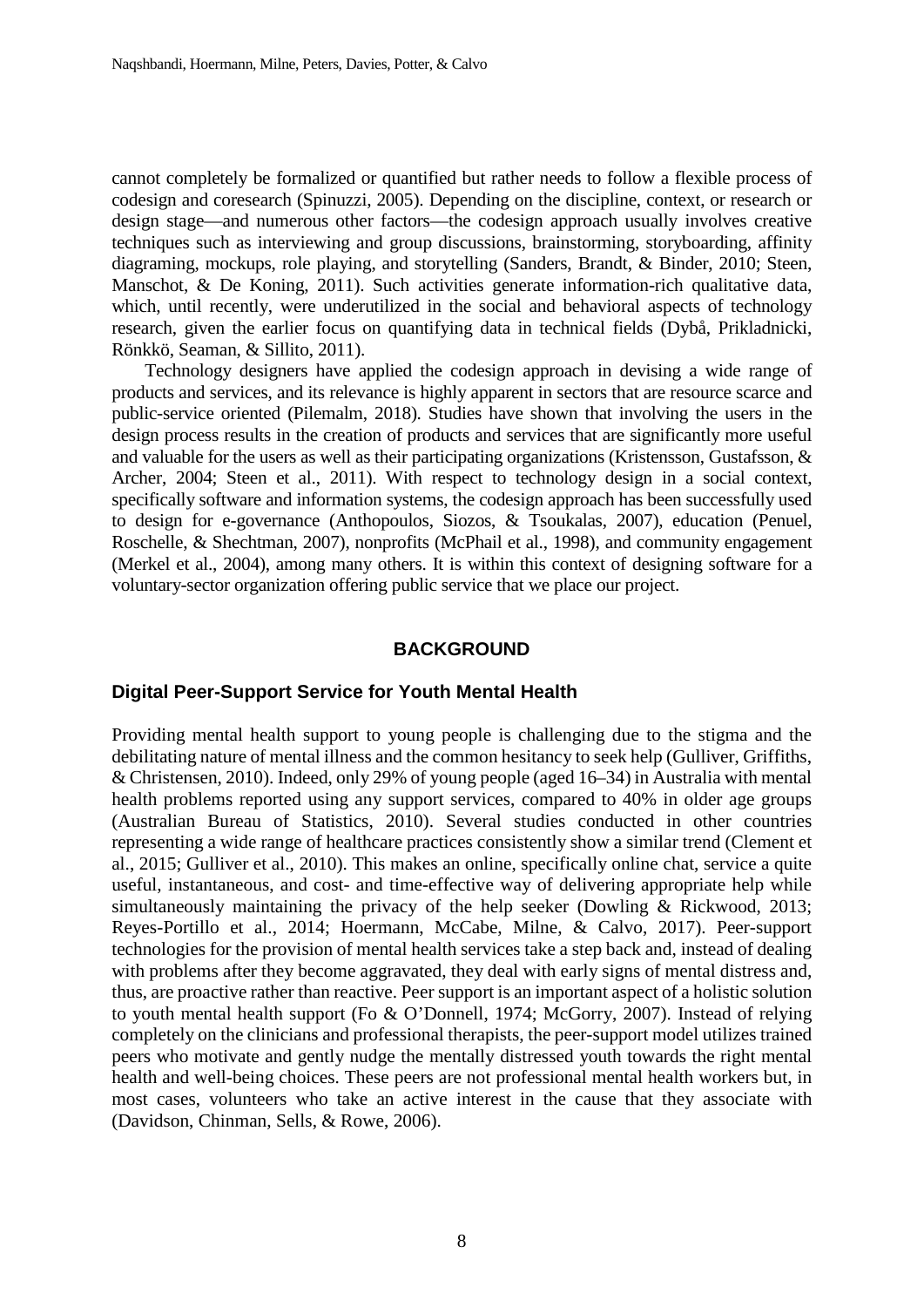#### **ReachOut**

This study focuses specifically on the design of a peer-to-peer chat system for ReachOut, a voluntary-sector organization dedicated to providing mental health and general well-being support to Australians aged 14–25 years. The aims of ReachOut are early intervention, prevention, and information (ReachOut, 2015). Accordingly, the volunteers do not offer online counseling or psychotherapy, but the outcomes of their peer support for the distressed youth are no less important. The service provides either immediate relief to the young person or helps him/her recognize the need for clinical help. Currently, most online peer-to-peer support in Australia occurs via the ReachOut forum, where trained volunteer peers communicate asynchronously online with help-seeking youth and offer empathetic understanding, personal encouragement, and careful, tailored referral to the appropriate resources.

The proposed ReachOut online chat forum was intended to be workable for the users of the system. These users comprise two main categories: visitors—young people going through tough times and seeking help—and moderators, the online volunteers who are trained by ReachOut to offer peer support to distressed youth (Naqshbandi et al., 2016). The moderators are young adults, aged 16–25 Australian residents, who are recruited and trained by ReachOut to moderate its online discussion forum. These moderators are supervised by and report to professional senior community managers within ReachOut, individuals who have specialized qualifications and experience. At the time of the study, ReachOut had 19 moderators dispersed across Australia who, collectively, had moderated more than 35,000 forum posts from approximately 4,000 visitors within the years 2014–2015 (ReachOut, 2015). These moderators have a good understanding of online technology and feel confident enough to use it for their volunteer work. They generally have some vocational or other volunteer experience or tertiary-level educational qualification in mental health, community affairs, social work, or working with young people. The moderators are categorized as junior or senior moderators based on the regularity and length of their moderation activities. In other words, moderators possessing less than a year of regular experience are junior moderators while those with longer service are senior moderators.

### **Chat Trial**

In order to gather some evidence regarding end-user interest in live chat option, a real-time peer-to-peer chat-based support system was introduced at ReachOut for the first time during a trial that was a precursor to this study (Milne, Hoermann, & Calvo, 2016). This trial introduced a simple version of a text-based chat service to the ReachOut Web site and had pre- and postchat surveys for 84 visitors and the ReachOut moderators. Of the 84 visitors, 21 visitors were deemed as trolls and 18 visitors were out of the eligible age bracket during the prechat survey. Of the 45 remaining visitors, only 29 gave their informed consent. Both the visitors and the moderators rated the trial quite positively—26 out of 29 (90%) participating moderators rated the moderator–visitor chat session as worthwhile, while 18 out of the 29 (62%) visitors who finished the postchat survey thought the same. Ten of the 29 participating visitors did not finish the postchat survey, and one visitor did not think it is worthwhile because he wanted help with homework. Of the visitors who completed the survey, the ones that had reported sad or anxious moods at the start reported feeling better after the chat. The helpful text links shared by the moderators in the chat resulted in a good click rate of 73%.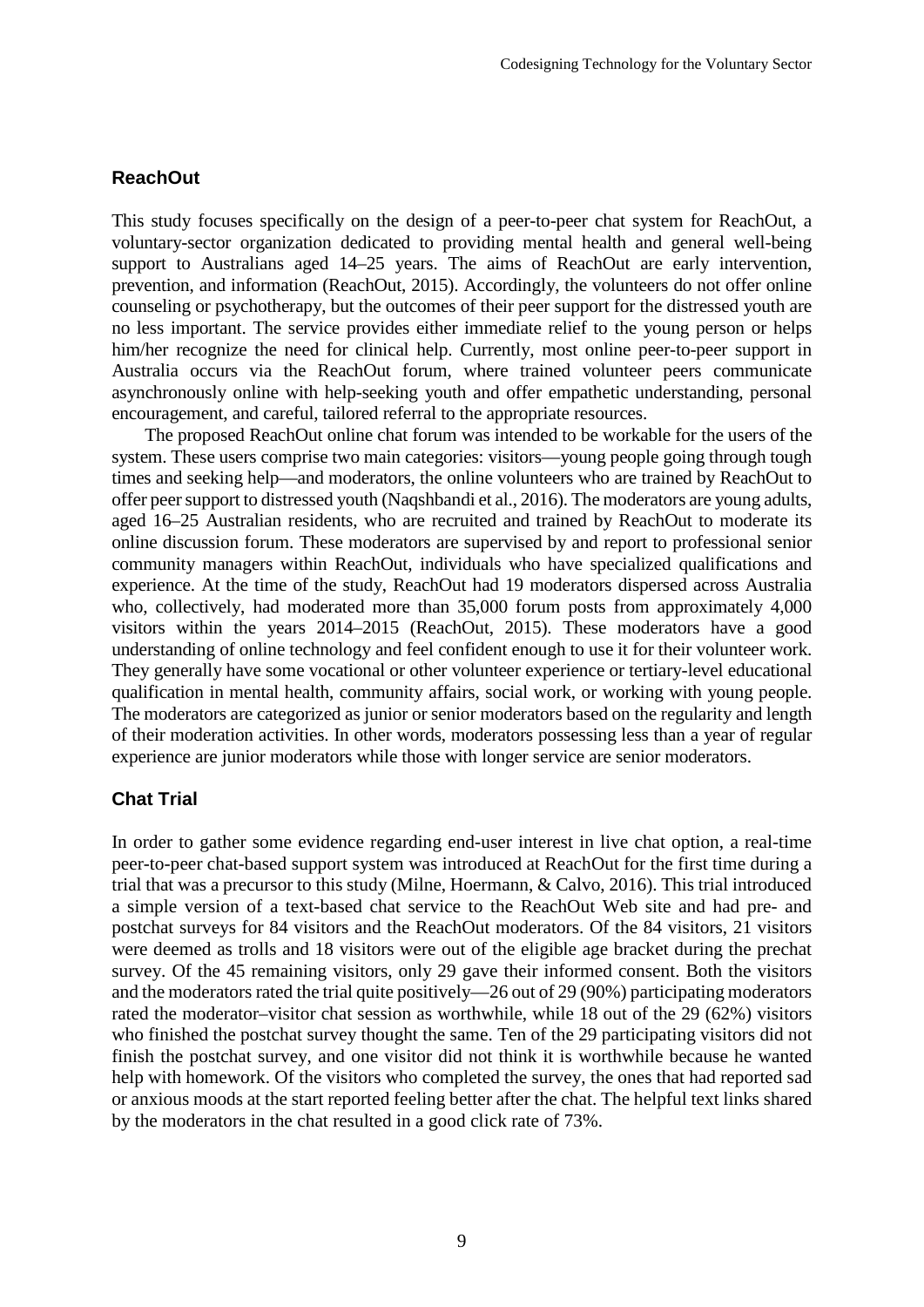However, analysis showed that a considerable amount of the moderators' time—even on chat conversations with a visitor who moderators deemed worthwhile—was spent idle, waiting for the visitor to respond (56%), looking for relevant resources (13%), assessing eligibility (14%), and so on. This meant that, at any given time, the moderators could have handled more visitors or made better use of their time and efforts through other services. The busiest hour on ReachOut forum in the year 2015 involved almost 800 visitors, indicating that the moderators often engage multiple help seekers simultaneously. Given the limited number of moderators working actively in the forum at any given time, introducing certain automations could potentially help facilitate the chat moderation process. However, it was not clear from this trial what the moderators would consider appropriate and useful, or what system or service would be in line with theirs and the organization's values. Moreover, the researchers recognized the possibility that other solutions for making ReachOut's online peer-to-peer service more efficient and easy might not have been considered because of the limited nature of the trial. While the behavior of visitors to the ReachOut site has been studied extensively (e.g., Burns, Morey, Lagelée, Mackenzie, & Nicholas, 2007; Collin et al., 2011), the behavior of moderators has not attracted much attention. Consequently, further research was needed to examine the moderators' perspectives and explicitly explore these questions.

A few challenges for engaging with the moderators were known prior to the study. For example, they require great flexibility in deciding how much personal time they can spend on moderating. They are geographically dispersed within Australia and within multiple time zones, thus potentially interfering with communication with one another. More importantly, the community managers, who are paid employees of the organization, felt that it was essential to make sure that the moderators were well supported throughout the emotionally demanding task of providing synchronous chat support to vulnerable youth. Additionally, the dynamic between the moderators and their community managers represented an important aspect to be studied. These community managers are responsible for overseeing the moderator recruitment, training, and monitoring, and they serve as the moderators' regular point of contact with the organization and thus, form an essential component for the moderator engagement. The importance of involving community managers for designing volunteer tasks and engagement with an organization is backed by ample evidence in peer-reviewed literature for both traditional and online forms of volunteering (Alfes & Langner, 2017; Eveleigh, Jennett, Blandford, Brohan, & Cox, 2014; Shin & Kleiner, 2003).

Thus, it seemed worthwhile to continue the study in order to propose solutions supported by further research. This research would require a dynamic approach that allowed the researchers to explore redesign of the chat system while considering the multiple social, personal and organizational factors that could impact effectiveness of the system and the engagement of the moderators. Consequently, the research team chose a codesign approach. The goals of the research were (a) understanding moderators' expectations and motivations, (b) determining moderators' current aptitude in using software systems as part of their work, (c) understanding moderators' perceptions of the integration of automation in the chat system, and (d) exploring the dynamic between the moderators and community managers.

#### **METHODOLOGY**

This study used a codesign approach that involved the researcher-designers<sup>4</sup> (Authors 1-4, 7), and participants from ReachOut (the community managers, Authors 5 & 6), and the moderators.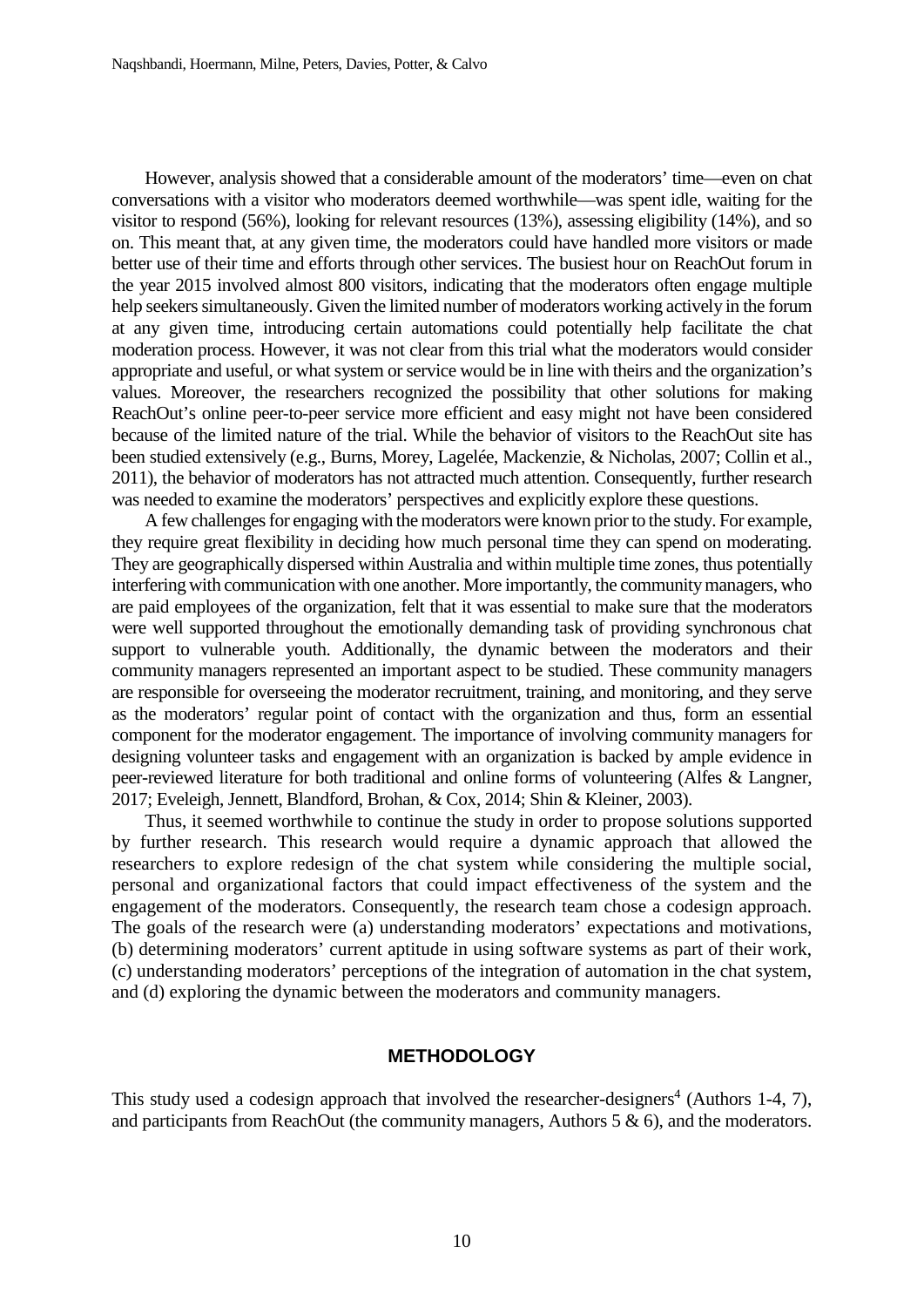The researcher-designers proposed activities with the intention of involving all these parties during the design process. In their planning, the researcher-designers understood the importance of choosing methods that would be most effective toward achieving our shared research goals. This study comprised three stages: an initial workshop with some participatory activities, interviews with individual participants, and a final follow-up workshop with participatory activities. All the interview and workshop sessions were audio recorded for subsequent analyses. For coding practices, we used the general inductive approach (Thomas, 2006).

We carried out this study in accord with the recommendations of University of Sydney ethics conventions. The protocol was approved by the University of Sydney Ethics Committee (Project No. 2016/06). All subjects signed written informed consent agreements in accord with the National Statement on Ethical Conduct in Human Research (2007).

# **Study Design**

To facilitate design considerations, each workshop involved a general focus group discussion around the motivations, goals, and experiences of the moderators, followed by several individual and group activities designed to gather specific system-design requirements. The first workshop session introduced the concept of a peer-to-peer chat system by demonstrating a series of low-fidelity prototypes in order to elicit responses and critiques from the moderators. The subsequent online individual interviews complemented the information gained from the first workshop session. Finally, in the second workshop session, we demonstrated a functional chat system to confirm that the design elements were in line with the needs of the moderators and context of the chats. We conducted several chat simulations in which moderators, community managers, and researcher-designers role-played the moderator–visitor chat sessions, based on the visitor personas extracted from the ReachOut forum, in order to test the proposed concept (Workshop 1) and system (Workshop 2).

The workshops were conducted within the ReachOut headquarters. This location is the usual work facility of the ReachOut community managers. The moderators joined remotely from different parts of the country via Skype. The participant information sheet, consent sheet, workshop materials and artifacts with remote participants were exchanged via email.

## **Participants**

Our collaborators within ReachOut Australia recruited a representative sample of volunteer moderators; all recruited moderators and community managers agreed to voluntary participation. The participating community managers had several years of experience dealing with the moderators in ReachOut. The moderators who participated in the workshops had been actively moderating the online forum for at least a year and were therefore senior moderators. The moderators who participated in the interviews (Stage 2) had less than a year of moderating experience, and thus were junior moderators.

During the course of discussions with all of the participating moderators, we found that most of them were either studying or had recently completed a tertiary-level program in psychology and were interested in using this experience as a means to advance their future career prospects. The community managers were professionals in their line of work and had many years of experience in community work especially related to managing youth mental health. The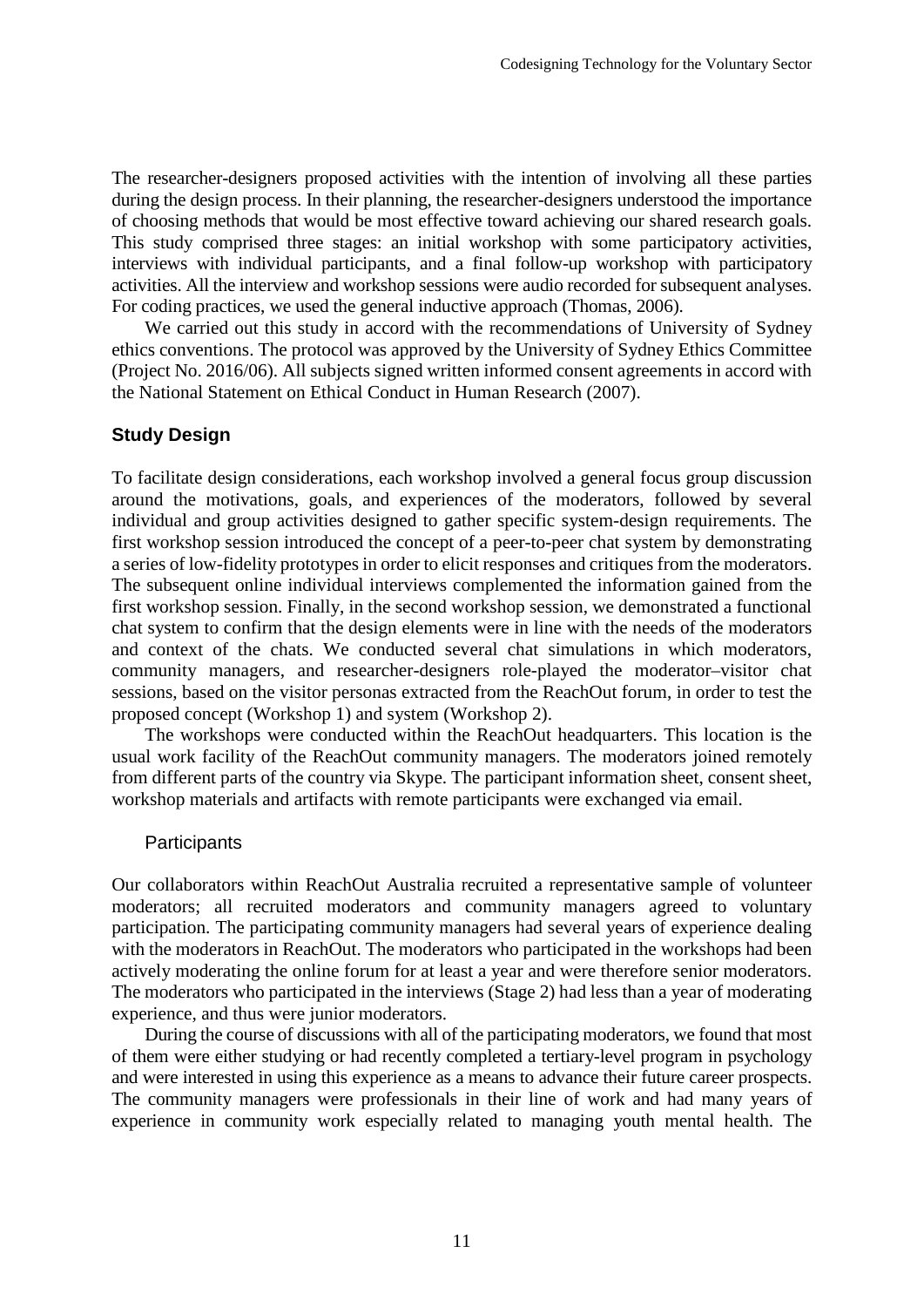ReachOut participants (for all the workshops and the interviews) comprised four female and one male moderators and one male and one female community managers. The moderators were aged in their early 20s; the community managers were in their early- to mid-30s.

The researcher-designers initiated and facilitated the discussions and activities in these workshops as well as the interviews. During the focus group and interview discussions, the researcher-designers encouraged the ReachOut participants to elaborate, elucidate, or reiterate their discussion points so that the researcher-designers could understand the lived experiences of the moderators and community managers. Other, more hands-on activities engaged the researcher-designers and ReachOut participants performing similar or balancing roles. The recommended participant group size—tiny (2-4) to small (6-8), as recommended by Muller and Kuhn (1993)—was reached for both workshops to match their participatory design goals.

#### Initial Workshop

The initial workshop was conducted with focus group discussions interspersed with creative participatory activities that were designed to elicit responses and reveal underlying motives of the intended end users. These activities included (a) brainstorming, (b) affinity diagramming, (c) sketching, and (d) role-playing in the online chats. This workshop involved four ReachOut participants—two community managers employed full-time by ReachOut and two experienced moderators (who participated remotely via Skype), and four researcher-designers. The workshop lasted for 2 hours. Activity worksheets were emailed to the remote participants, who returned them through email after the activity sessions.

The session began with an informal introduction and ice-breaking session for the first few minutes. We followed it with a semistructured discussion of the moderators' motivations and experiences of volunteering with ReachOut. The discussion was cued in the form of openended questions drawn from some of the areas of research interest (see end of section Chat Trial), such as "What do you do as a moderator?," "Why do you work as a moderator?," and "What kind of forum activities are you doing?" The discussions flowed organically most of the time, but were controlled using discussion cues by the researcher-designers if the participants deviated too far from the topic or if the process became prolonged.

The initial discussion was followed by a simulated chat with a moderator using an off-the-shelf chat tool in which one of the researcher-designers adopted the persona of a potential visitor (e.g., a young person seeking information on drug abuse). The moderators worked together to maintain the conversation while openly discussing the visitor's likely motivations and needs and the rationale behind each dialogue move.

The session then moved on to brainstorming and affinity diagramming that involved structuring ideas using Post-it Notes. The ReachOut participants were asked to think about and discuss situations that would be concerning in an online chat conversation and, conversely, to envision an ideal conversation. They also were asked to describe a situation or visitor that would be difficult to deal with and, conversely, a situation or visitor for which they could imagine the conversation going particularly smoothly. The responses were jotted onto Post-it Notes as separate points and gradually structured by all the participants into four topics: concerns, ideal, difficult, and straightforward (see left portion of Figure 1).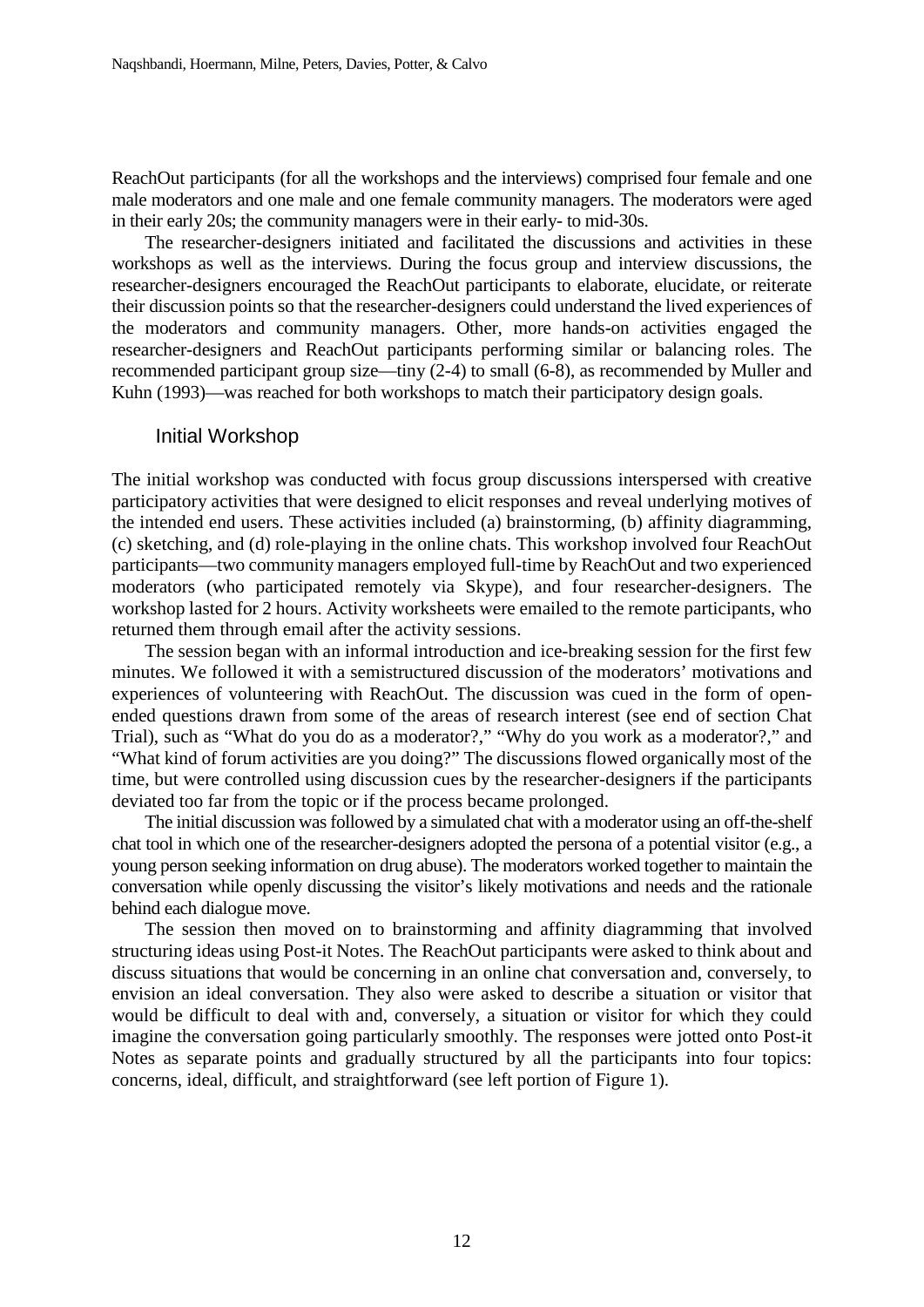

**Figure 1.** Affinity diagramming (left) and sketching (right) activities in which ReachOut moderators, community managers, and researcher-designers participated during Workshop 1.

Participants then were asked to sketch a "support kit" of useful resources for the chat system. The goal was to generate additional creative insights into the moderation work based on the understanding of the moderators (see right portion of Figure 1).

Two additional simulated chats were conducted via the same protocol described previously. In the first chat, we used the persona was of a concerned youth worried about her friend's drug abuse (see Figure 2), the second of a severely depressed visitor at risk of harm.

Although the primary objective of the workshop was the design of the chat tool, the researcherdesigners kept open minds toward other possible digital solutions during the discussions and creative activities. In particular, they avoided presenting any leading questions or cues.

| It's definitely something that a lot of the people we talk to are worried about, this conversation is confidential and anonymous. The<br>only reason we would tell someone else is if you or someone else was in a lot of danger of being hurt, by themselves or someone<br>else.<br>Now | Hi<br>I'm worried about my friend<br>Can I get him in trouble with this?<br>Like is this just between us? | Hey, welcome to Ro! What's on your mind? |
|------------------------------------------------------------------------------------------------------------------------------------------------------------------------------------------------------------------------------------------------------------------------------------------|-----------------------------------------------------------------------------------------------------------|------------------------------------------|
|                                                                                                                                                                                                                                                                                          |                                                                                                           |                                          |
|                                                                                                                                                                                                                                                                                          |                                                                                                           |                                          |

**Figure 2.** Screenshot of the simulated chat during Workshop 1, where ReachOut moderators and researcher-designers role-played visitor–moderator interactions.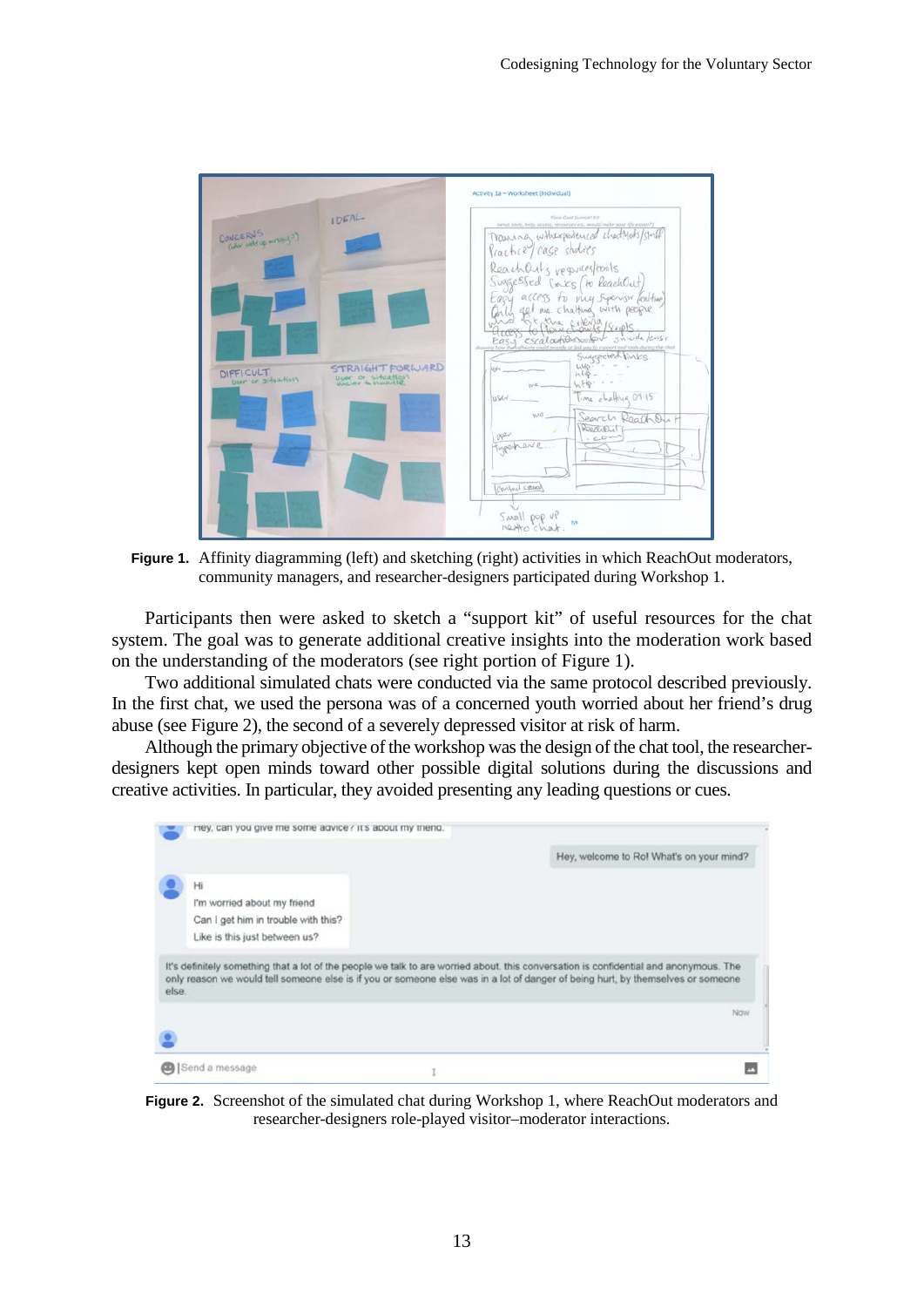### Individual Interviews

Individual interviews were conducted with two moderators, each with less than a year of volunteer experience at ReachOut. These interviews were conducted remotely via Skype, each with one researcher-designer and one moderator. The discussions lasted less than an hour—55 minutes and 45 minutes for Interviewees 1 and 2, respectively.

The interviews were semistructured. Although the researcher-designers provided discussion prompts related to a series of topics of interest, the moderators were encouraged to add to the discussion wherever relevant and were asked probing questions whenever needed. The questions were similar to the ones asked in the focus groups from Workshop 1. Each interview began with a discussion of the participant's motivations for volunteering and his/her experiences. It then moved to simulated chat sessions in which a researcher-designer adopted the persona of a potential visitor and communicated exclusively via the text-based features of Skype. The participant was encouraged to respond via text while explaining his/her thought process via audio. Later in the interview sessions, the moderators were asked open-ended questions to discuss concerning, difficult, straightforward, and ideal situations and visitors.

#### Follow-up Workshop

A second workshop was conducted with three participants—one community manager and two moderators (one moderator and the community manager also participated in the first workshop). The purpose of this workshop focused more specifically on the design and features of the potential chat system. The discussion questions were the same as the first workshop to provide a quick recapitulation of earlier points but were time-controlled in order to provide more time for the prototype discussion. The discussions also revisited the topic points concerning, difficult, straightforward, and ideal situation/visitors—although this time the points were structured categories based on the previous workshop findings. This workshop repeated the simulated chats as the previous workshop but, instead of using an off-the-shelf tool, the participants used a working prototype of the system we will describe in later sections of this paper. Also, rather than researcher-designers alone adopting the visitor personas, the participants themselves alternated between the visitor and moderator roles using personas that were assigned to them by the researcher-designers.

After a firsthand experience with the high-fidelity prototype, the moderators and community managers then discussed the various features of the prototype, as well as its perceived usefulness and whether anything could be improved. For instance, one of the moderators used the term "sticky note" to describe how an ideal tool would help him compartmentalize his thoughts while moderating. The researcher-designers used this and other insights from this workshop to further refine the prototype. The Workshop 2 lasted for 2 hours. Table 1 consolidates some of the information gained from the workshops and interviews.

## **Analysis**

The primary method of collecting data was through audio recording. One of the researcherdesigners present during all events transcribed the audio data from the interviews and focus groups/workshops.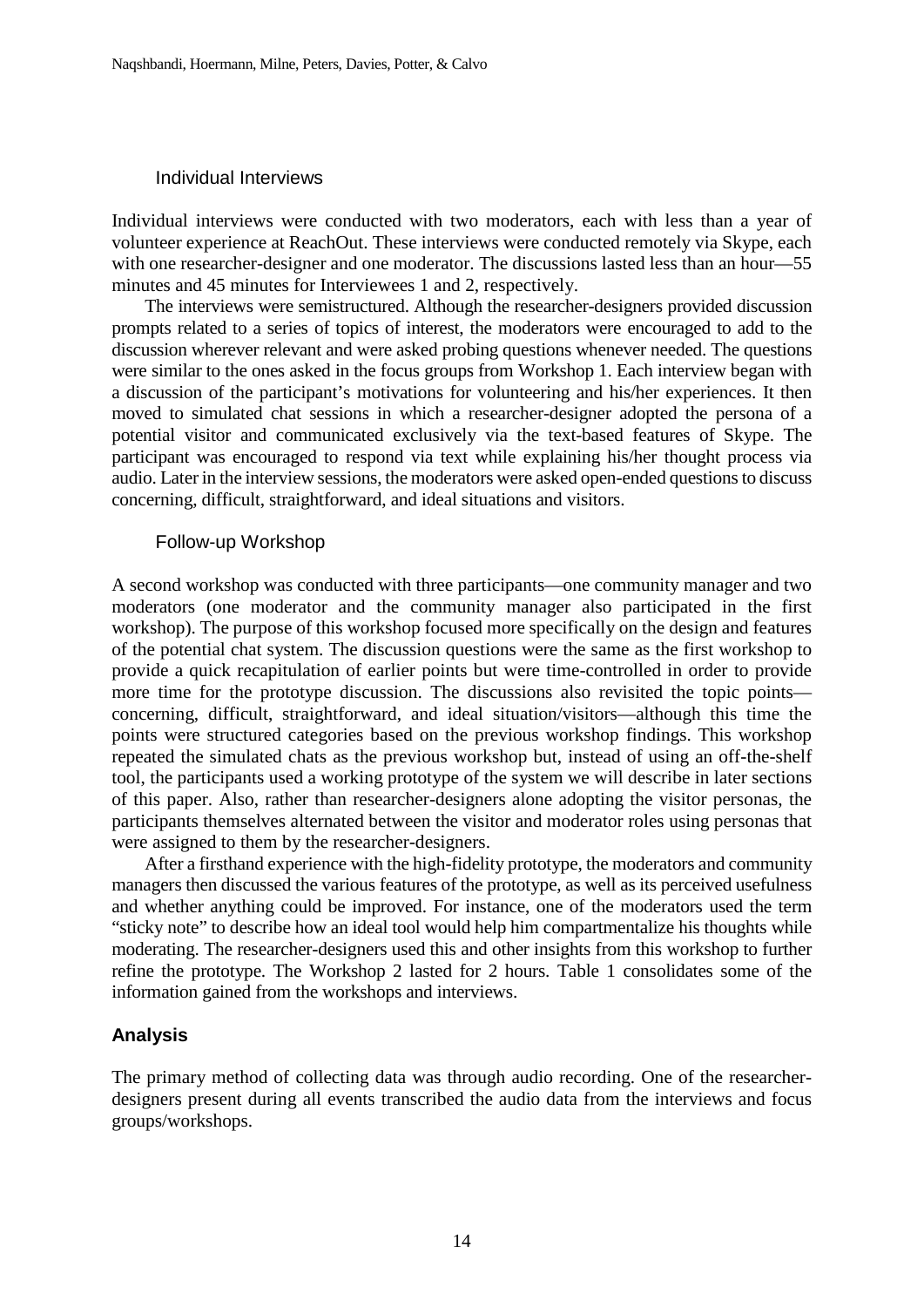|                          | <b>ReachOut</b><br><b>Participants</b>                                                                                  | Researcher-<br>designers                                                             | Overall<br>duration                                       | <b>Methods/activities</b>                                                                                         |
|--------------------------|-------------------------------------------------------------------------------------------------------------------------|--------------------------------------------------------------------------------------|-----------------------------------------------------------|-------------------------------------------------------------------------------------------------------------------|
| <b>Workshop 1</b>        | 2 senior<br>moderators<br>2 community<br>managers                                                                       | 4 researcher-<br>designers                                                           | 2 hours                                                   | Semistructured focus group<br>discussions<br>Brainstorming and affinity<br>diagraming                             |
|                          |                                                                                                                         |                                                                                      |                                                           | Sketching<br>Role-playing in chat simulation                                                                      |
| One-on-one<br>interviews | 2 (separate<br>sessions) with junior<br>moderators                                                                      | 1 researcher-<br>designer for each<br>session (also<br>present in both<br>workshops) | Interview 1:<br>55 minutes,<br>Interview 2:<br>45 minutes | Semistructured interview<br>discussions<br>Role-playing in chat simulation                                        |
| <b>Workshop 2</b>        | 2 experienced<br>moderators (1<br>participated in<br>Workshop 1),<br>1 community<br>manager (common<br>with workshop 1) | 3 researcher-<br>designers (2<br>participated in<br>Workshop 1)                      | 2 hours                                                   | Semistructured focus group<br>discussions<br><b>Brainstorming</b><br>Sketching<br>Role-playing in chat simulation |

| Table 1. Summarized Details About the Number of Participants, Overall Duration, and Methods |  |
|---------------------------------------------------------------------------------------------|--|
| and Activities Associated with the Data Collection.                                         |  |

Transcripts from the interviews and the focus groups/workshops were analyzed using the general inductive approach (Thomas, 2006). This approach uses inductive analysis, where the readings of the raw qualitative data are used to derive themes or concepts. The goal is to avoid any structured constraints influenced by predetermined objectives. Two researcher-designers (first two authors) closely read the texts of the transcripts (including one who transcribed the recordings), independently analyzing the transcripts. During the readings of the transcripts, each researcher-designer identified specific themes, with the aim of capturing the primary messages that the participants conveyed. Consideration was given to the following while outlining the themes: frequency (how often the concept was mentioned), intensity (strength of the comment), specificity (detail of the response), and participant perception of the importance of the concept (Krueger, 1997). An example of a prominent theme is "Building rapport with the visitors." Some examples of quotes that indicated building rapport with the visitors are "*Trying to ask a lot of questions to get them talking to build up that rapport"* (Moderator 3)*,* and *"A good chat is when you are really engaging with the user. You form a connection with them based on what they have said to you"* (Moderator 4)*.*

During the course of combining the two independent sets of themes, the researcher-designers noticed that many themes expressed similar ideas. For instance, the theme "Following community guidelines" represented comments of this nature,

*So, the user is in a highly emotive state; they might be prone to say things that are inappropriate or just in the heat of the moment. And if that is the case, you are unable to offer them full support. You have to outline what the guidelines are and inform them of that."* (Community Manager 1)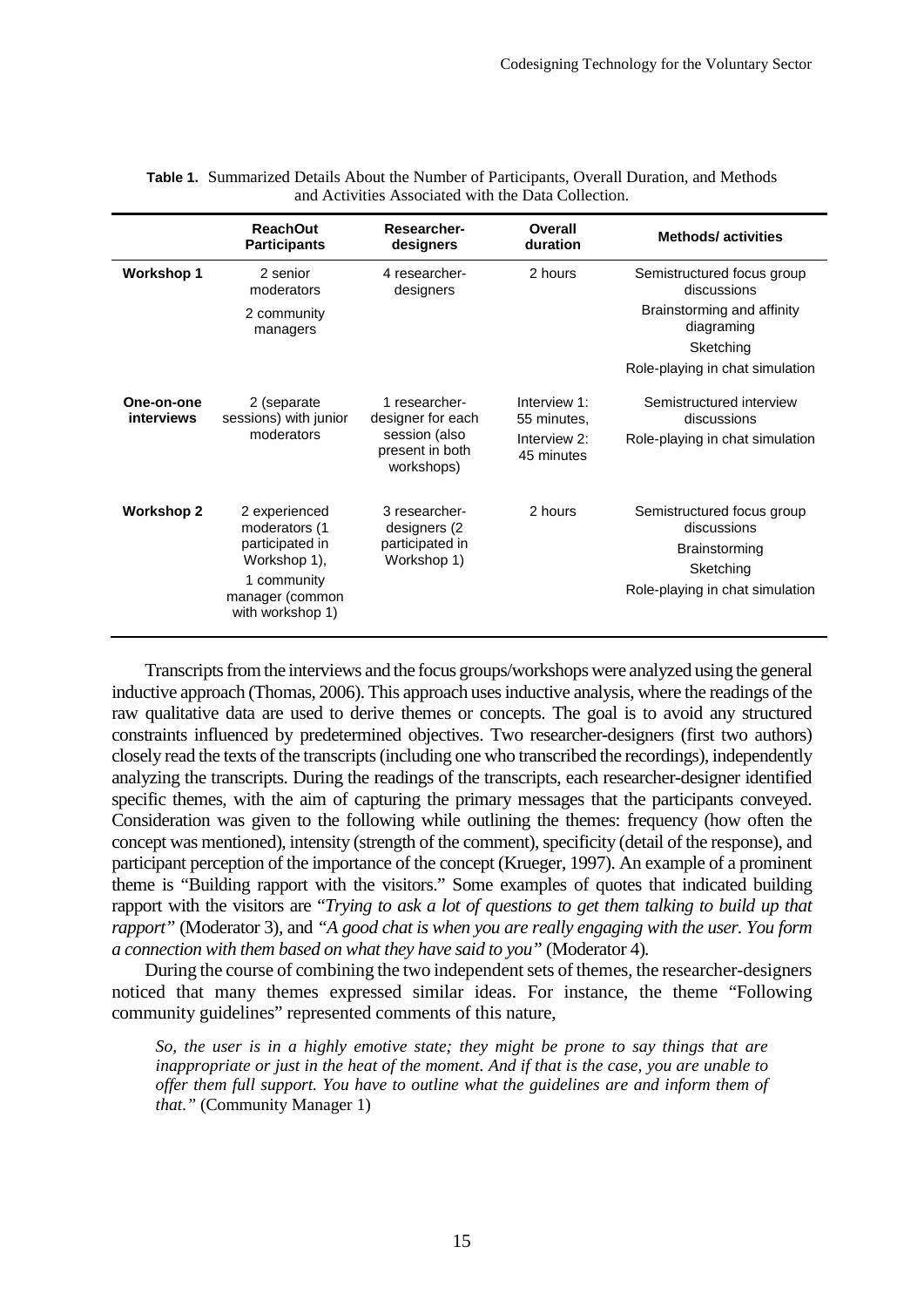Meanwhile, the theme "Getting help if required" included comments such as, *"This is the point where someone else should come in and support the chat*" (Community Manager 1). Because of the similarity in suggesting the same outcome for the moderator, these related comments were combined into a new theme, called "Providing support and guidance to the moderator." On the other hand, the theme "Promote use of the forum" contained only one coded comment, from Moderator 2, "*You're also heaps welcome to come and have a chat to us on the forums if you need anything else. We're here for you. forums.reachout.com,*" and was thus discarded.

The process of coding, identifying, and combining themes was repeated a total of three times, when agreement between the coders was achieved. We discuss the resultant themes in the next section.

#### **RESULTS**

In this section, we describe the themes that emerged during qualitative analysis. We categorized the themes into (a) those that relate to participants' current skills and experience and whether they feel equipped to provide real-time chat support; (b) those that relate to why they would be motivated to volunteer; and (c) the specific details of what the service should try to do and how.

### **Confidence and Concerns**

Participants were generally optimistic and confident about potentially assisting help-seekers via realtime chat. In many ways, they saw it as a natural extension of their existing duties moderating the ReachOut forum. They felt confident that their previous experiences had given them knowledge of and access to a large amount of useful information to share. This included reference materials hosted on ReachOut.com and elsewhere, past conversations posted in the forum, and external services (e.g., HeadSpace, Kids Helpline) for referrals to visitors when appropriate. They considered themselves as just one component in the overall holistic framework for treating these troubled youths.

*But then there is the community outside as well: family members, parents and other supports, other specialists, crisis services. We are often the beginning of a much bigger, longer journey with a lot more sort of variation, a lot more types of support. We are part of the journey and we push it along in the right direction*. (Moderator 4)

As peers, they saw themselves as uniquely well equipped to offer support with empathy and encouragement. *"The support that peers can give to each other: That is quite separate and different and unique to the support* [you can get] *from self-help or professionals*" (Moderator 2).

However, the participants also expressed concern that the chat service would be more likely to place them outside of their areas of expertise. In the forum, they have a great deal of control over which topics and users they engage. However, in a chat service, they might be assigned to a visitor for whom they have limited capacity to relate to, and conversations might quickly traverse into areas of which they have little knowledge or experience.

#### **Motivations for Participating**

When asked about their motivations for volunteering at ReachOut forum, some moderators mentioned motivations related to the greater good, such as making a difference to peoples' lives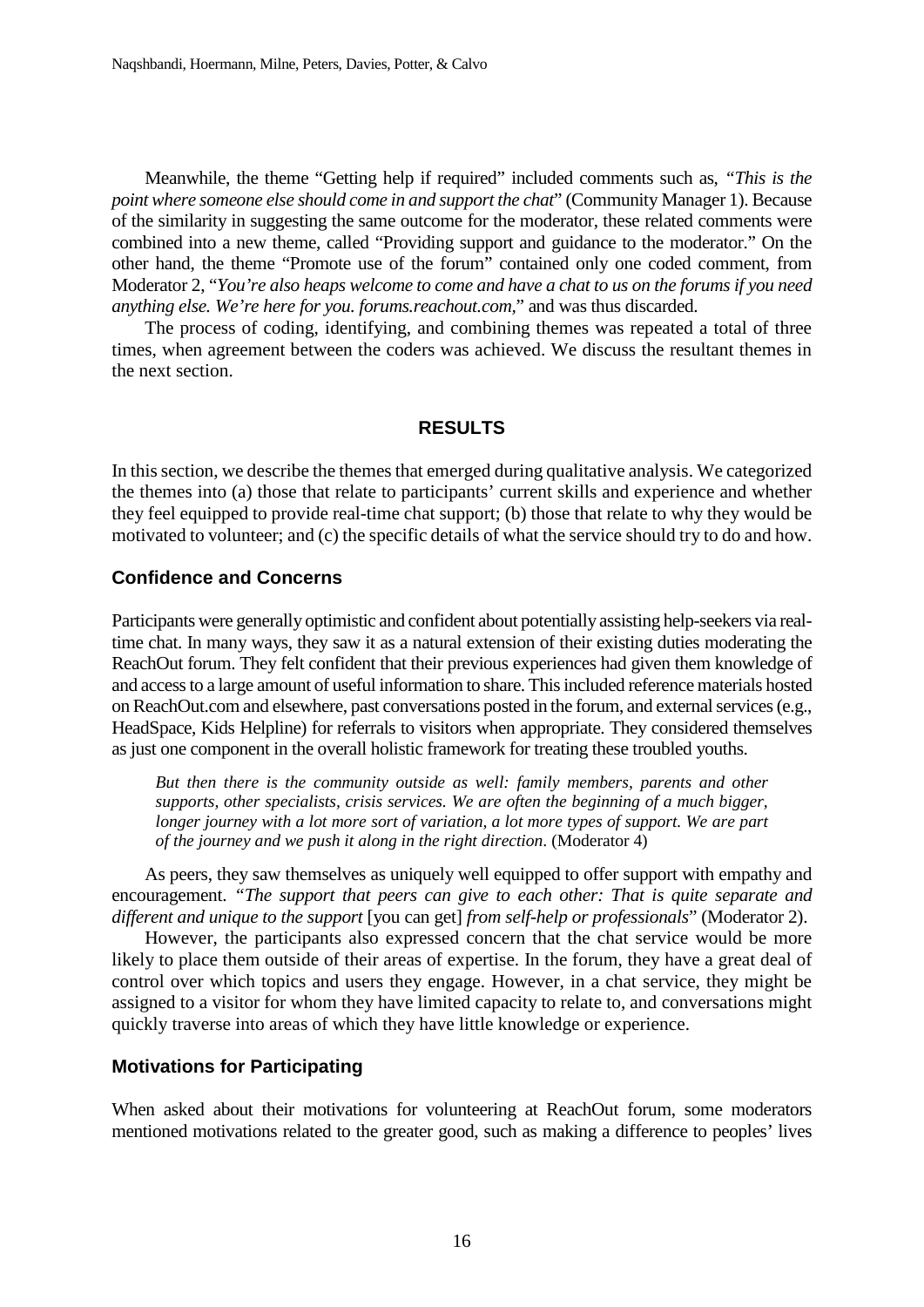and contributing positively to society. The respondents stated that they perceived ReachOut as a safe place in which they could make meaningful contributions by facilitating healthy discussions around the various issues that affect young people. These involve "*building capacities in our community of young people around understanding, recognizing, and supporting"* (Community Manager 2). They also appreciated being part of the online community of peers: "*Yeah, I really enjoy working for ReachOut. It feels like home*" (Moderator 3).

In addition, several participants saw ReachOut as a stepping-stone toward a career in a related field. Disciplines such as psychology and community work came up quite often when discussing their motivation: "*I come from a psychology background. I was looking to get experience within the field of psychology in order to help me to progress further in my career"* (Moderator 1).

# **Goals and Priorities for the Service**

Participants had some very specific feedback about how the chat service should be conducted. We provide these details in the following subsections.

#### Build Rapport with Visitors

One of the most prominent themes to emerge during the analysis was the need to build a strong rapport with each visitor. This was seen as particularly important during the early phases of a chat conversation, to help visitors feel at ease: "*We don't want to just straight jump into it* [the problem] *either. Like, this is our first interaction with this person, so how are we going to make them welcome?"* (Community manager 1).

Participants predicted that some visitors would have difficulty opening up. Additionally, in some cases, the cause of distress would be ambiguous, and visitors would need help navigating through their emotions, such as *"Someone who is not really self-aware and unable to tell what's going on but obviously is really struggling. So, the challenge is to ask the right type of questions and build the type of rapport"* (Moderator 3).

#### Uphold Visitor Autonomy

Participants felt strongly averse to prescribing direct solutions to visitors. Instead, they felt the best approach was to empower visitors to formulate their own plans and strategies: "[Our job is to] *help someone make some decision on what they should do next, rather than offer up solutions exactly ourselves"* (Moderator 4).

This autonomy-supportive approach was demonstrated during the simulated chats. The participants were careful to avoid prescriptive statements and wary of jumping to a solution too quickly*: "I am careful to not give direct advice; I guess we are not exactly trained to directly counsel our users. So,* [I] *don't want to exactly tell what the person what to do"* (Moderator 2).

When it felt appropriate during the interaction, moderators would share resources that they felt might be relevant and useful but would generally offer multiple options and avoid making any decisions on the visitor's behalf. "*We have a bunch of resources on our site, so if it's cool, I can give you a few links, but we can also keep chatting too!"* (Moderator 1). *"Which ones do you want to pick? How do you want to take them?"* (Moderator 3).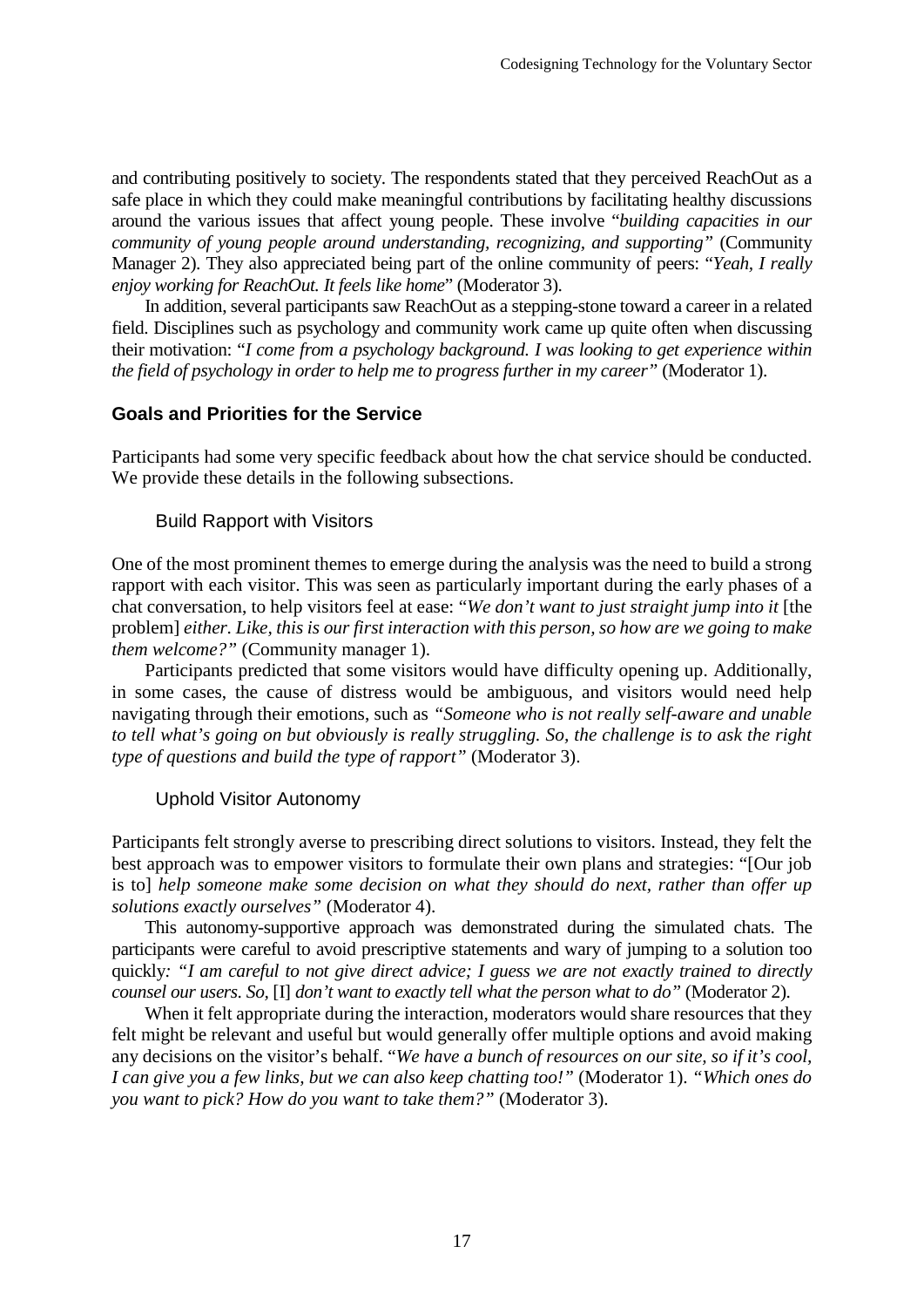A community manager explained that this focus on autonomy is a core guideline for the organization, which aims to follow a strengths-based approach to working with young people. *"This is where I am using a strengths-based model to get them to think about ways to help themselves"* (Community manager 1).

# Preserve Anonymity and Maintain Boundaries

ReachOut's existing peer-support services are provided anonymously as part of their commitment to providing a safe place for young people to share their private struggles. New users are warned not to enter any identifying information when they create their public profiles, and to not reveal their own (or anyone else's) identity when posting messages on the forum. One of the moderators' core responsibilities is to locate any identifying information on the forum, redact it, and remind users about this policy.

Participants were keen for the chat service to remain anonymous also, given that it would have the same goal of providing a safe place for a young help-seeker to open up. The preference for anonymity extended not only to the visitors' identities, but also to their own. The participants acknowledged that the need for anonymity could have a negative impact on their capacity to build rapport or conduct follow-ups with visitors. A good compromise would be to adopt existing forum user-names and profiles so that visitors would have at least some knowledge with whom they are talking. This would also facilitate making contact via the forum after the chat.

## Follow-up with Visitors about Postchat Outcomes

Given the focus on building empathy and rapport during each chat, participants felt it would be natural and desirable to continue checking with them [visitors] from time to time after each chat. *"Follow up questions. Ask them how they are doing, or how their appointment with the psychologist went. Making it a bit more personal for them is a good thing"* (Moderator 1).

They were also keen to know if visitors would follow through with the advice and suggestions they were given. This was seen as valuable information for refining their approach to future conversations, as well as for gaining some validation and positive feedback that these conversations would have a meaningful impact. It would likely be an important component for maintaining long-term motivation and engagement. However, participants also recognized that visitors would be difficult to contact for follow-ups if the service were entirely anonymous. They also felt that it would be important to respect visitors' autonomy and ensure that they had a say in whether any follow-up contact would be made and what form it would take. One simple solution they proposed was to end each chat with an invitation to join the forum and continue the conversation there: *"We're on the forum all the time so come visit"* (Moderator 3).

## Respect Moderators' Time and Effort

The participants expressed concern that some conversations or portions of conversations would be a poor use of their time. For example, *"Someone pops up and says 'I wanna chat. How are you guys?' and it's got literally nothing to do with anything and it doesn't go anywhere"* (Moderator 2). Some specific situations that they considered likely to occur were

18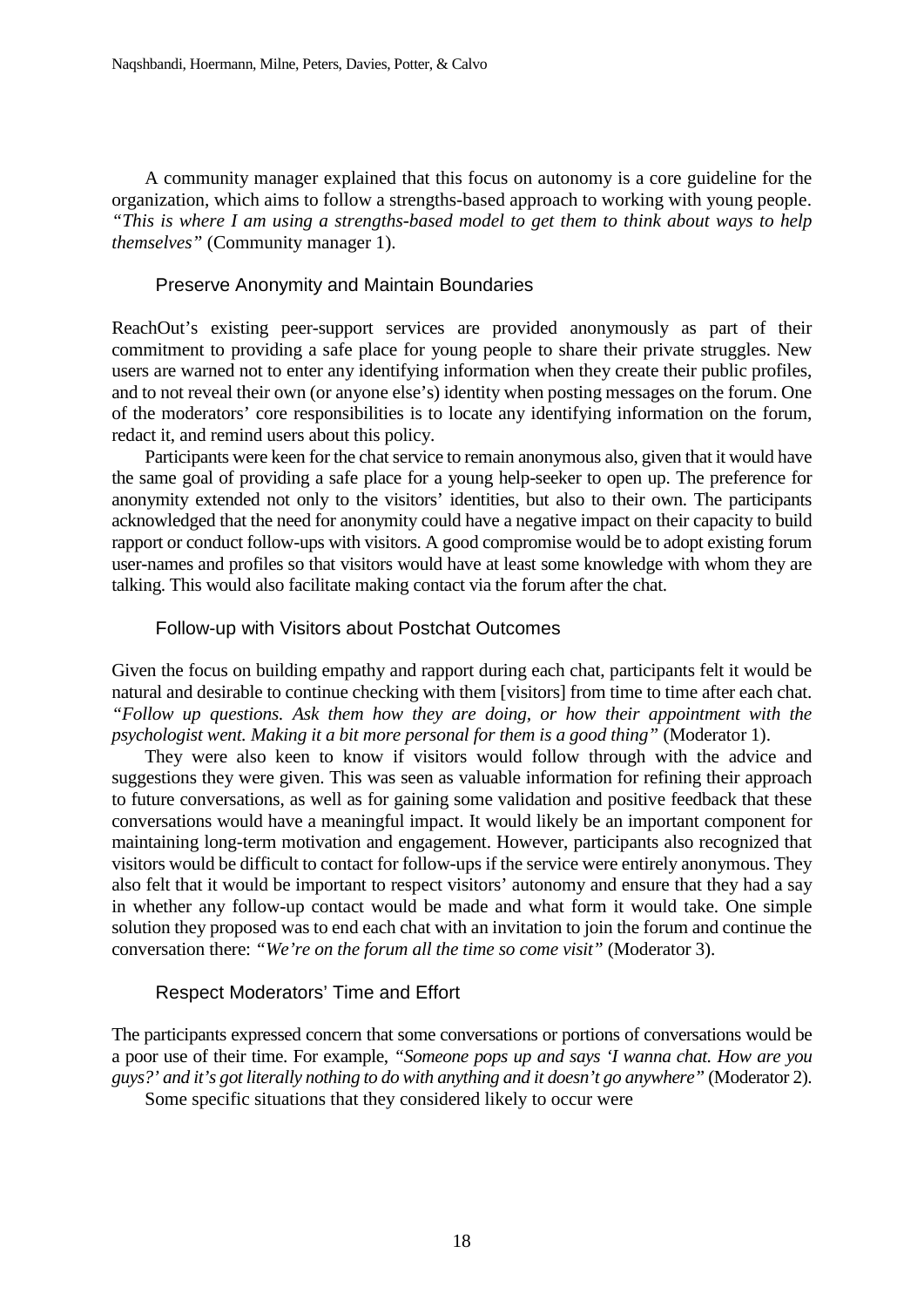- Visitors outside of the target demographic (i.e., Australians aged  $14-25$ ) who they, would not be well equipped to help,
- Visitors who intentionally waste time to provoke a reaction (i.e., trolls),
- Visitors who prolong a conversation after it has run its natural course,
- Visitors who do not have anything specific to discuss.

One way to counter these potential situations was to set the right expectations at the start of the conversation: *"…setting the expectations at the beginning so that users do not expect that moderators have infinite time"* (Moderator 4). They also thought it would be useful to have a predefined set of guidelines that could be consulted and cited when visitors engage in undesirable behavior. *"It seems to be like an inappropriate use of the ReachOut service. So,*  [I] *need to inform this user of that and outline the guidelines"* (Moderator 3).

A similar document already exists for ReachOut's existing forum and acts as a reference for how users are expected to treat each other. These community guidelines are consulted and cited frequently when dealing with undesirable behavior in the forum and was characterized as mutually beneficial for all involved parties. In addition to that, some participants suggested that they would feel more effective in their work if the system could screen out ineligible visitors, trolls, and those without specific needs.

# Provide Guidance and Support for the Moderator

Participants expressed some concern that they have only limited training and will likely encounter situations for which they are not equipped to manage. The moderators would themselves require help on occasion. They recognized that the proposed chat service would be more problematic than the existing forum, where they can choose which posts and users to interact with and can take more time to conduct research and formulate responses.

One reason they might feel out of their depth would be if they encountered a specific circumstance or domain for which they had little training or personal experience to draw from, as Moderator 5 indicated.

*If someone is in a novel situation that, for whatever reason, you feel not equipped with the proper knowledge about services or other information to provide to the user, then you feel unsure what to do. In such an instance, you want to be able to refer to someone else to get your own sort of assistance.* (Moderator 5)

Distinct from this was the concern that some chats would put them out of their depth simply due to the intensity of the situation. *"Maybe the person is in a really difficult situation; maybe you don't feel equipped to support them in the best way. I guess you need some form of support for the person running the chat as well"* (Moderator 3).

One possible avenue of support that the participants mentioned was to have a reference guide that provided specific steps to follow in various situations. The participants explained that they made frequent use of an existing handbook when moderating the forum. Perhaps this could be adapted for the chat service. *"In a particular area, I would feel less equipped to help someone, but that's what the youth moderator handbook is* [for]*. I followed the directions in there to approaching those kinds of requests"* (Moderator 4).

However, the moderators also recognized that, due to the time constraints imposed by the real-time chat service, this handbook would need to be concise and easy to draw from and/or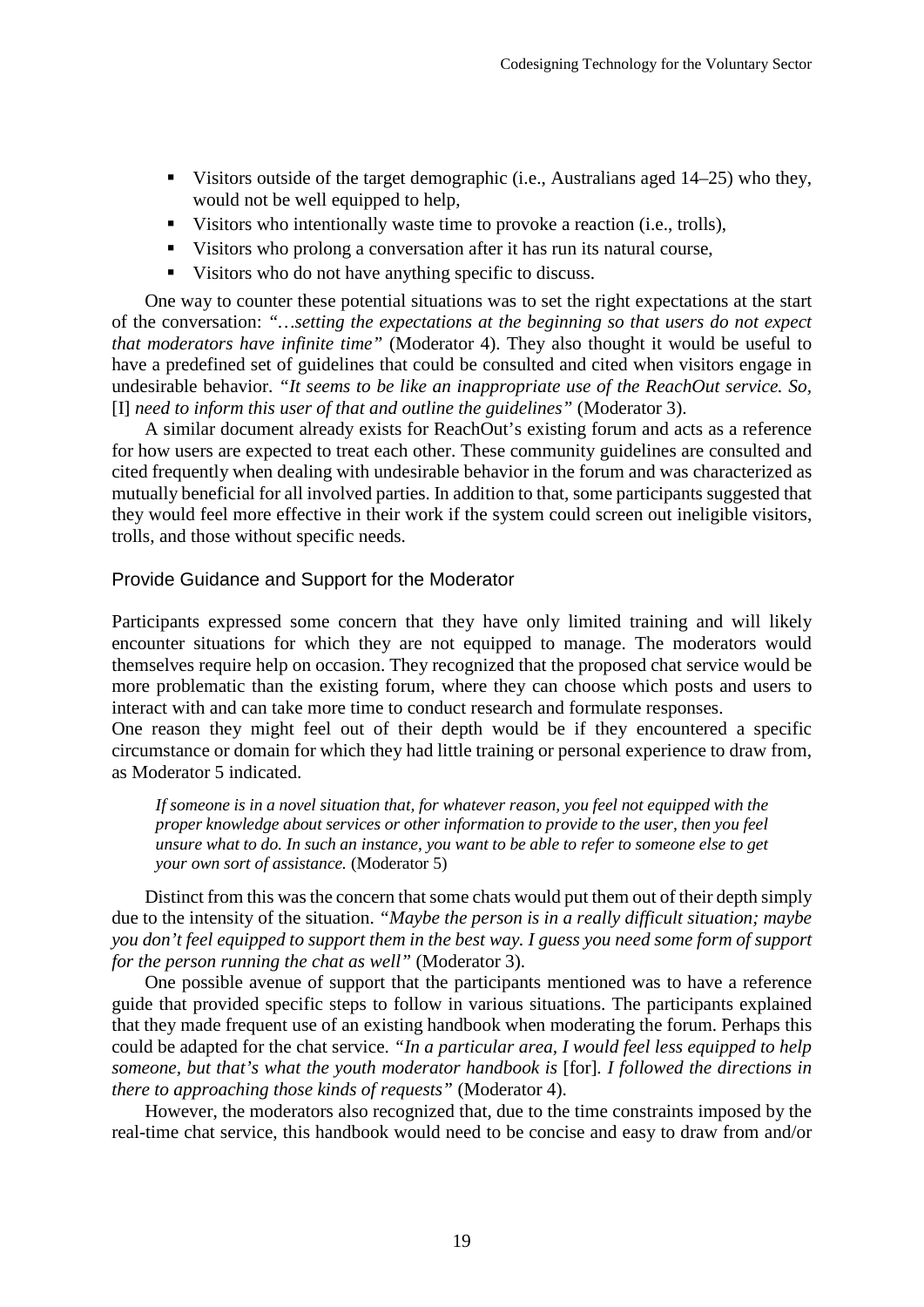thoroughly internalized through training and experience. *"Yeah, quick links, kind of like if they are talking about anxiety, depression or whatever, have useful, professional kind of services that you might want to add"* (Moderator 4).

Another avenue mentioned was to provide direct access to a supervisor (i.e., the community manager), who would be able to quickly offer guidance and advice, or even take over particularly difficult or risky situations.

*So, they might say something like, "It's OK. It won't matter soon." It might be as simple as that. And that is the point where it's probably good for me [the community manager] to get involved to help you guys with the risk assessment kind of thing.* (Community manager 1)

Participants also thought it would be useful to be able to offer advice and support for each other—regardless of any seniority. Because they are likely to have different areas of expertise, they could share the workload and stress of having to rapidly compose responses and identify relevant resources.

#### Find the Right Person for Each Visitor

Participants were concerned that they might not be equipped to help all participants equally. They felt it would be important to assign each visitor to the person best equipped to help them and suggested this could be achieved by allowing moderators (or their supervisor) to specify their level of expertise and the types of conversations that would best suit their expertise. Community manager 1 noted the importance of being able to position moderators in a way that allows them to be successful: *"…being able to assign topics based on skill levels, like 'This person is really new, but they're OK with basic advice from referrals. But they're not OK with crisis and tough time stuff.'"*

The visitor might then be able to choose a specific moderator or be assigned automatically to someone after entering some information about his/her reason for chatting. This information about expertise and topic preference would also be useful for letting moderators know whom to contact if they find themselves out of their depth later on in a conversation.

## **DISCUSSION AND DESIGN OF THE SYSTEM**

Since conducting the workshops, we have designed, developed, and temporarily launched an initial version of a chat system customized specifically to ReachOut's needs. We discuss here the features of this system and how these features reflect the resultant themes and insights drawn from the discussion and activity data.

From the perspective of the visitor, this system differs little from other automated chatbots used in e–commerce and on other Web sites. As shown in Figure 3, it is a small widget that appears on bottom right corner of the ReachOut Web site. The widget will follow the visitor as he/she browses the site, allowing him/her to maintain a conversation and chat about the material encountered.

Figure 4 provides an overview of the system from the perspective of the moderator. The interface is divided horizontally into three main areas: a main menu on the left, the content of the current conversation in the middle, and secondary information or features related to the current conversation on the right.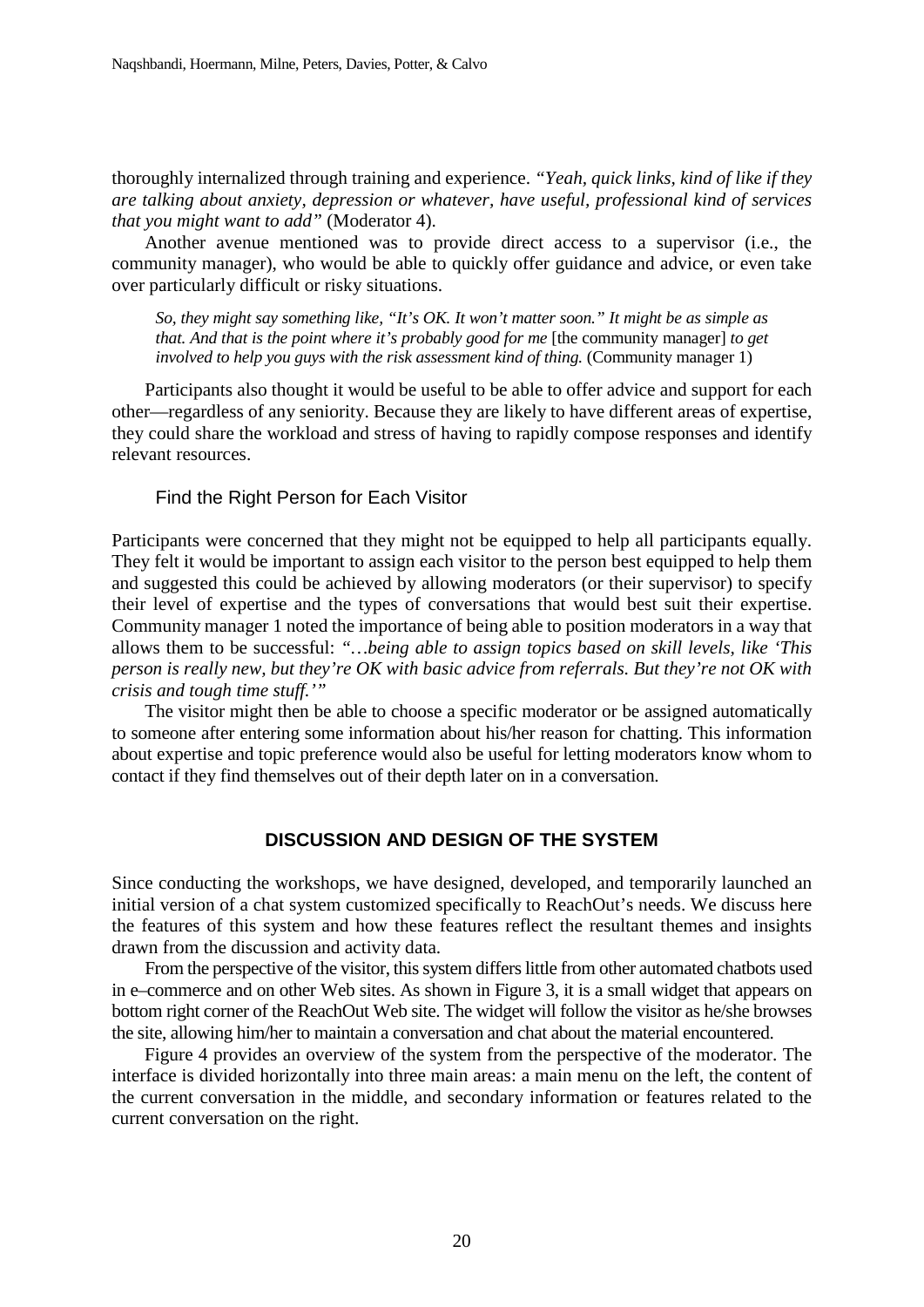

**Figure 3.** The ReachOut chat system from the perspective of the visitor.<sup>5</sup>

| 0 visitors waiting to chat | When it looks like the chat is winding down, please remember to use one of the ending conversation guides, and<br>complete the post-chat survey.            |            | <b>O</b> Visitor Info                                                       |
|----------------------------|-------------------------------------------------------------------------------------------------------------------------------------------------------------|------------|-----------------------------------------------------------------------------|
| <b>&amp; Dashboard</b>     | visitor No                                                                                                                                                  | 7 days ago | <b>Scotty</b><br>Aged 22 from Sydney, NSW                                   |
| 을 Team<br>【 1              | bot Will you talk to someone like that in the next month or so?                                                                                             | 7 days ago | Having a tough time with Mental health issues                               |
|                            | visitor Maybe                                                                                                                                               | 7 days ago | <b>Pages Visited</b>                                                        |
| © History                  | bot Alright! Thank you so much for your time Scotty.                                                                                                        | 7 days ago | O ReachOut Chat (Demo)<br>https://poscomp-chat.secureip.org/<br>7 days ago  |
| <b>MY CHATS</b><br>Scotty  | bot I've invited one of our volunteers to start chatting with you. They should be here<br>soon.                                                             | 7 days ago | O ReachOut Chat (Demo)<br>https://poscomp-chat.secureip.org/<br>7 days ago  |
| <b>Scotty</b><br>Matt      | bot Please remember that this is not a counselling service, but the aim of the chat is<br>to help you figure out what help you need and how you can get it. | 7 days ago | O ReachOut Chat (Demo)<br>https://poscomp-chat.secureip.org/                |
| SUPERVISING CHATS          | bot Also, once you are finished chatting, please stick around so I can ask you how it<br>went.                                                              | 7 days ago | <b>Links Shared</b><br>O http://au.reachout.com/cvbermate-product-          |
| not supervising anyone     | visitor Wonderful                                                                                                                                           | 7 days ago | information-sheet-chat<br>shared 7 days ago<br>O http://www.kidshelp.com.au |
|                            | visitor hello                                                                                                                                               | 7 days ago | shared 7 days ago<br>O http://www.lifeline.org.au                           |
|                            | visitor kljflgkjgl                                                                                                                                          | 7 days ago | shared 7 days ago<br>https://kidshelpline.com.au/teens                      |
|                            | me Har har. Are you sure you don't have anything more pressing to talk about?                                                                               | 7 days ago | 을 Backup                                                                    |
|                            | message to Scotty                                                                                                                                           | -1         | <b>M</b> Guides                                                             |

**Figure 4.** The ReachOut chat system from the perspective of the moderator, here at the start of a chat.

The main menu provides information about the number of visitors waiting to chat and a button to begin chatting with the visitor who has been waiting the longest. Below this are links to the dashboard (with statistics on how many people are on the ReachOut Web site, how many people are currently chatting, etc.), the team page (a place for moderators to chat with each other and know which other moderator is currently online), and a history page (providing an overview of the past conversations of the moderator).

The panel to the right in Figure 4 shows the visitor info, which includes some basic details about the visitor, the pages he/she has visited recently on ReachOut, and a list of URLs that have been shared in the conversation so far. A filled-in circle beside a link indicates that the visitor has clicked it, while those with an empty circle remain unvisited. The remainder of this section will describe the key features of the chat system in more detail.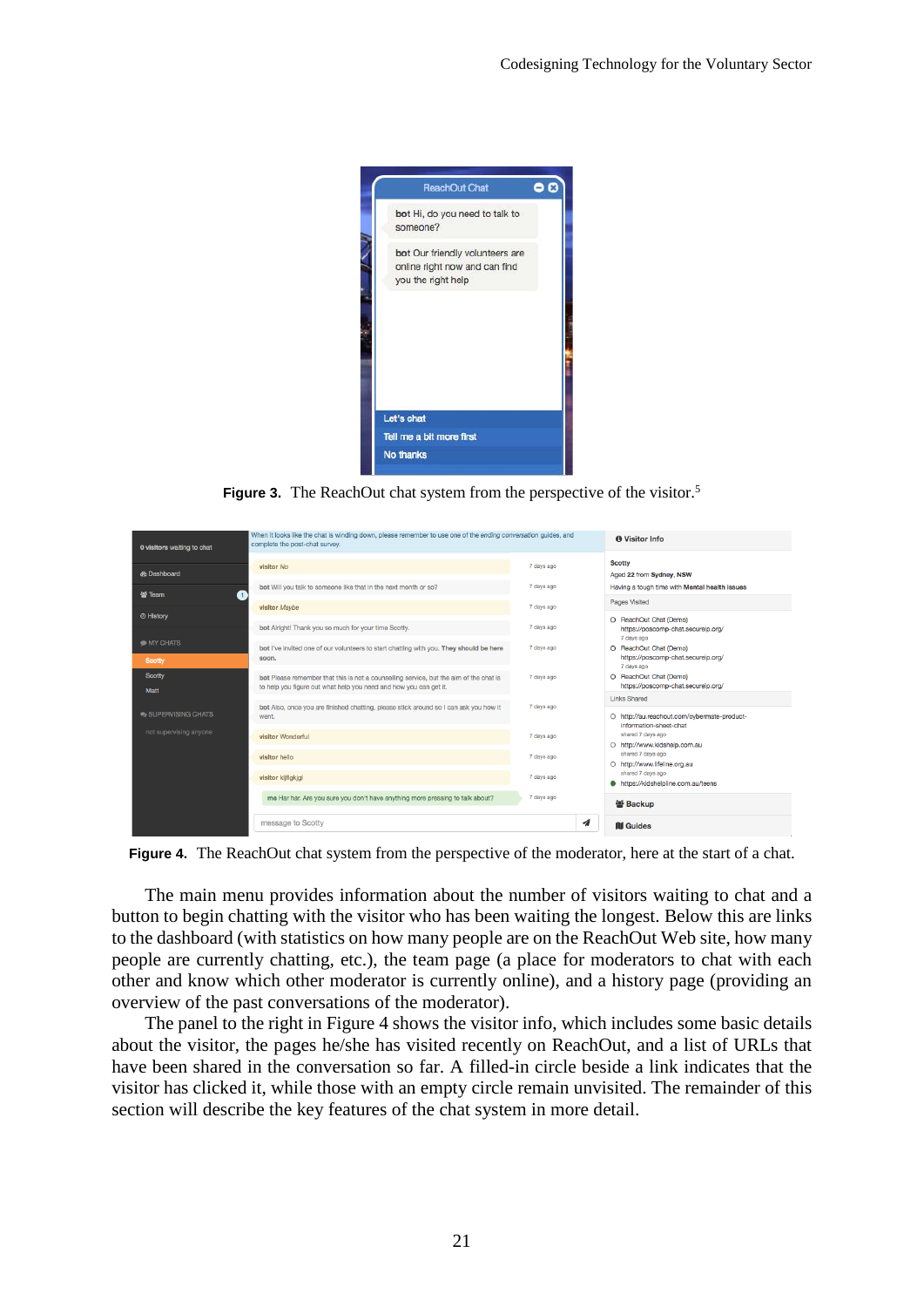# **A Bot to Conduct Surveys and Automate Screening**

We implemented a scripted bot that all visitors initially chat with before they can talk to a moderator. This bot, as shown in Figure 3, begins by welcoming the visitor and offering an explanation about the purpose of the service and with whom they would be chatting. It goes on to ask screening questions (about age and location) and gently refers ineligible visitors on to alternative services (Figure 5).

After obtaining informed consent, the system presents a short survey. Much of this survey is a requirement of our research protocol, but it is also used to give the moderator a head start on who the visitor is and what he/she intends to talk about (see the top right of Figure 4). In the future, this feature also could be used to help assign the conversation to the most appropriately skilled moderator. At the end of the survey, the bot explains that someone will be along soon, and all moderators receive a notification that someone is waiting to chat. After the moderator concludes the conversation, the bot returns to ask a short follow-up survey (Figure 6).

# **A Lightweight User Identification System**

To identify the moderators for follow-up purpose, the system retains the usernames already established on the ReachOut forum and uses the existing forum accounts to authenticate. In this way, visitors who are forum regulars would be able to recognize with whom they were talking, and new visitors would be able to locate the moderator on the forum if they wanted to know more. The bot that conducts follow-up surveys also invites visitors to contact the moderator via the forum if they would like to have a follow-up conversation.





**Figure 5.** An automated bot screening out an ineligible visitor in the ReachOut chat.

**Figure 6.** Automated bot following up with a visitor once the visitor–moderator chat is over.6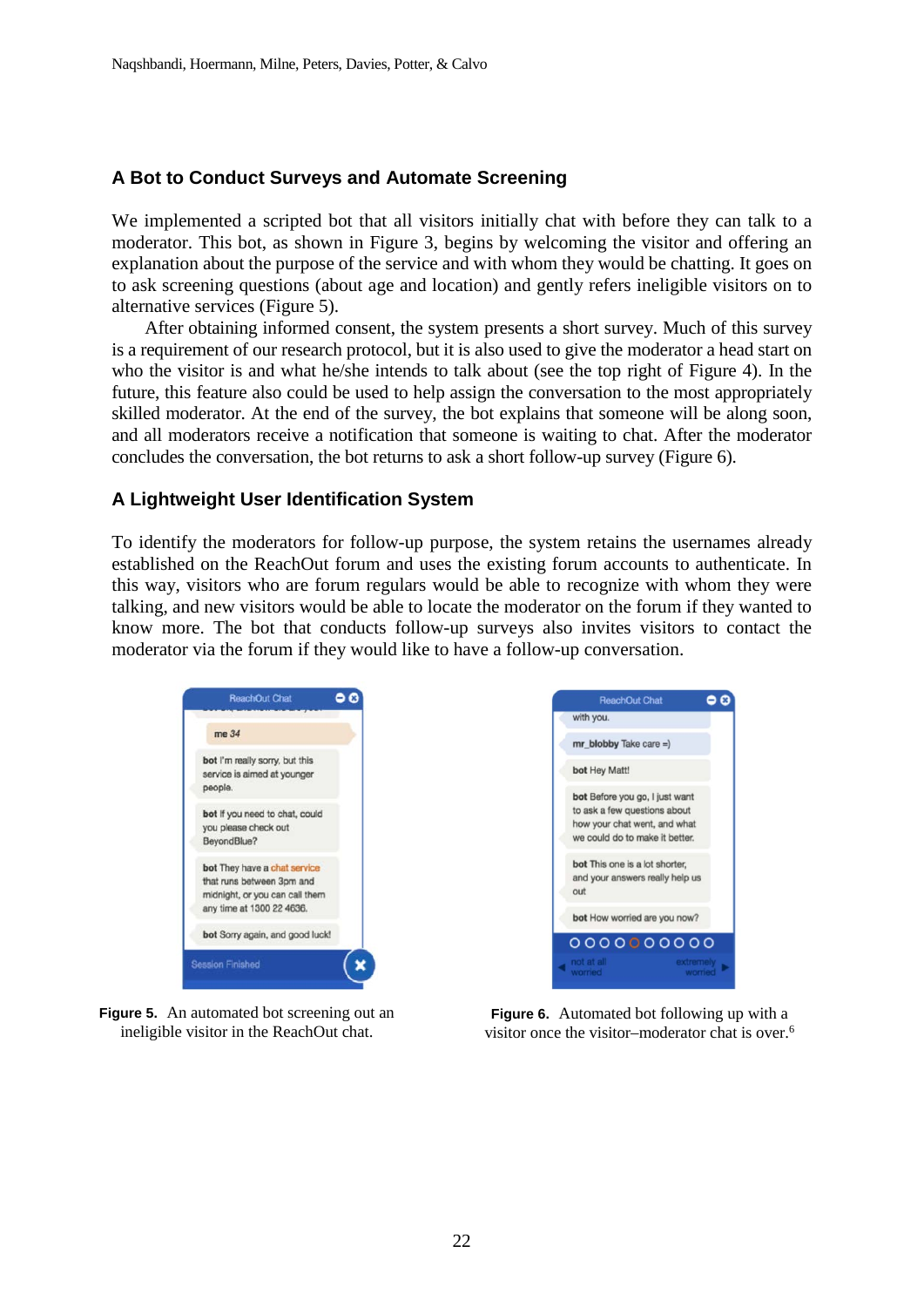To identify visitors who use the chat, we chose not to require any login or authentication out of concern that it would add an unnecessary roadblock to adoption and could dilute the message that this is a safe and anonymous place to chat. Instead, the bot that initiates the conversation asks the visitor to provide a first name or nickname. This gives both the bot and the moderator something to refer to visitors by and begin building rapport.

# **Interactive Guides for Difficult or Repetitive Situations**

The right side of Figure 7 shows the range of interactive guides available to the moderators. Each guide was designed for a specific situation that is likely to be particularly difficult to resolve or expected to occur often and for which it would be desirable for moderators to behave consistently while expending as little effort as possible (e.g., encountering a troll).

Each page of each guide concisely describes a goal for the moderator (i.e., a dialogue move), and a series of suggestions of what to say to accomplish this goal. For example, the guide for "This conversation is dragging on" first asks the moderator to explain gently that the conversation is running over time (Figure 8a). The moderator then offer the forum as an alternative venue to continue the conversation (Figure 8b). Finally, the moderator encourages the visitor to sign up for the ReachOut forum if he/she is not already a member (Figure 8c). Each suggested message can be edited freely before it is sent to the visitor so the moderator maintains full control of the conversation. The content and tone of each guide was developed through close consultation with ReachOut's community managers.

# **A System for Moderators to Assist Each Other**

To allow moderators to assist each other, we developed the backup features. When a moderator determines that he/she requires backup, an alert is displayed to everyone who is currently online.

|                                  |                                                                                                                                                             |            | 을 Backup                                                                             |
|----------------------------------|-------------------------------------------------------------------------------------------------------------------------------------------------------------|------------|--------------------------------------------------------------------------------------|
| de Dashboard                     | visitor No                                                                                                                                                  | 7 days ago |                                                                                      |
| 警 Team<br>$\mathbf{1}$           | bot Will you talk to someone like that in the next month or so?                                                                                             | 7 days ago | <b>III</b> Guides                                                                    |
|                                  | visitor Maybe                                                                                                                                               | 7 days ago | <b>Difficult visitors</b>                                                            |
| <b>O</b> History                 | bot Alright! Thank you so much for your time Scotty.                                                                                                        | 7 days ago | This person is being a jerk<br>This person is insisting on therapy/counseling        |
| <b>MY CHATS</b><br><b>Scotty</b> | bot I've invited one of our volunteers to start chatting with you. They should be here<br>soon.                                                             | 7 days ago | Distressed visitors<br>This person has said something concerning                     |
| Scotty<br>Matt                   | bot Please remember that this is not a counselling service, but the aim of the chat is<br>to help you figure out what help you need and how you can get it. | 7 days ago | This person is in crisis<br>Ending conversations<br>This conversation is dragging on |
| SUPERVISING CHATS                | bot Also, once you are finished chatting, please stick around so I can ask you how it<br>went.                                                              | 7 days ago | This conversation is wrapping up<br>This visitor has left<br>General                 |
| not supervising anyone           | visitor Wonderful                                                                                                                                           | 7 days ago | Moderator Handbook <sup>7</sup>                                                      |
|                                  | visitor helio                                                                                                                                               | 7 days ago |                                                                                      |
|                                  | visitor kljfigkjgl                                                                                                                                          | 7 days ago |                                                                                      |
|                                  | me Har har. Are you sure you don't have anything more pressing to talk about?                                                                               | 7 days ago |                                                                                      |

**Figure 7.** Interactive guides to help moderators during difficult or repetitive situations in the ReachOut chat system.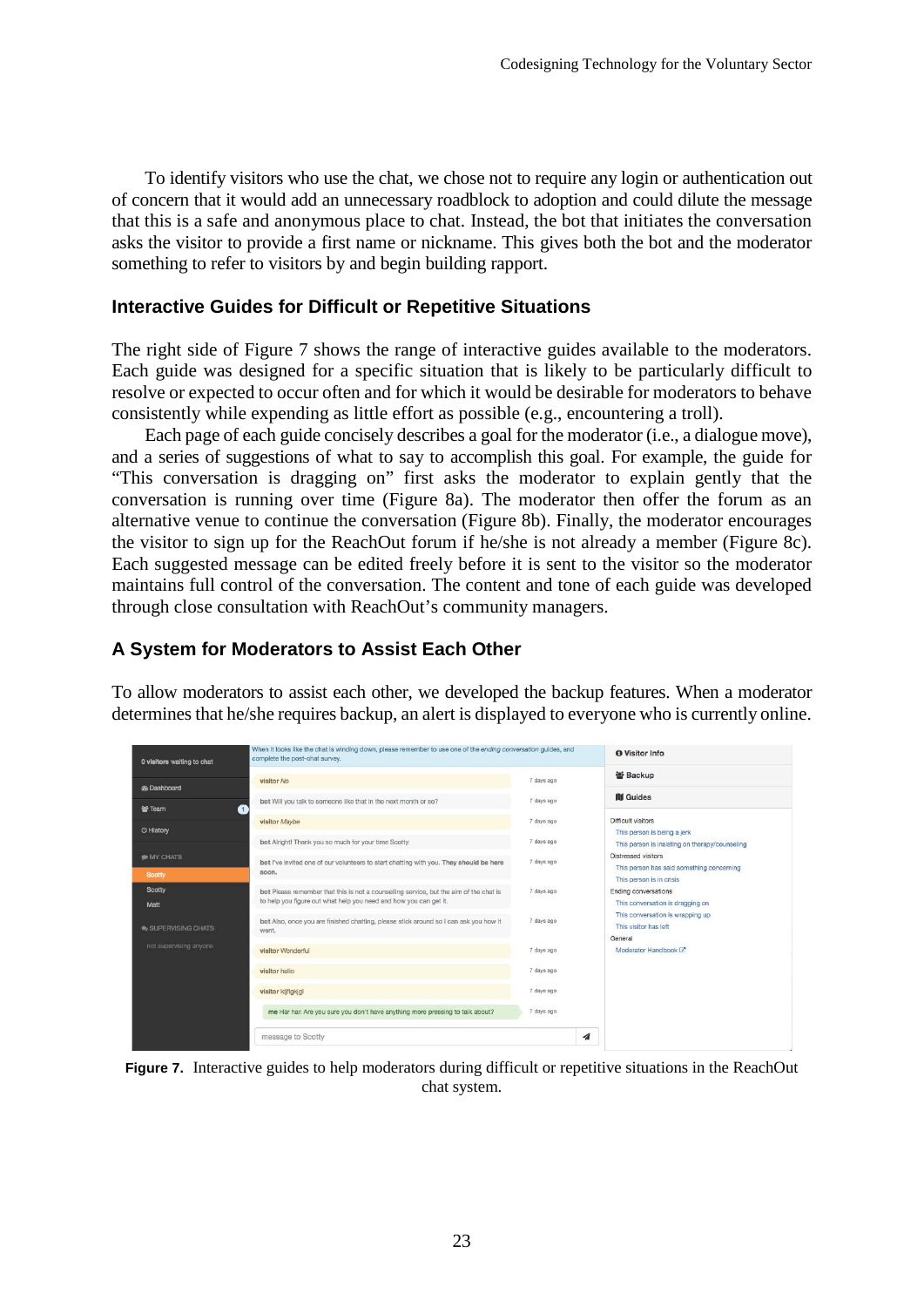

**Figure 8.** An interactive guide in the ReachOut chat system to help the moderators end conversations that have run over time.

(see Figure 9). Moderators who respond to this alert are shown a page containing the full conversation with the visitor on the left and a secondary conversation between the moderators on the right. Only the original moderator is able to respond directly to the visitor via the conversation on the left, but others can offer advice and suggestions via the conversation on the right.

Additionally, a community manager can view all conversations that are currently occurring and can monitor an individual conversation via the interface shown in Figure 9, even if a moderator has not yet asked for backup. As shown at the top of this figure, a supervisor holds the opportunity to "jump in" and contribute directly to the conversation with the visitor if deemed necessary.

| 0 visitors waiting to chat | You are passively watching this conversation. Would you like to jump in?                                                                                    |               |                                                                                                    |
|----------------------------|-------------------------------------------------------------------------------------------------------------------------------------------------------------|---------------|----------------------------------------------------------------------------------------------------|
|                            | how to help them                                                                                                                                            |               | mr blobby Anyone know what this is??                                                               |
| <b>@</b> Dashboard         | bot Do you want to do the rest of the survey?                                                                                                               | 6 minutes ago | me Umm, it sounds like crystal meth but we<br>shouldn't jump to conclusions. It could be just rock |
| <b>M</b> Team              | visitor Skip it                                                                                                                                             | 5 minutes ago | salt.                                                                                              |
| C History                  | bot Airight! Thank you so much for your time Matt.                                                                                                          | 5 minutes ago | me show them this, and see what they think:                                                        |
| <b>@ MY CHATS</b>          | bot I've invited one of our volunteers to start chatting with you. They should be here soon.                                                                | 5 minutes ago | me http://au.reachout.com/ce                                                                       |
| no active chats            | bot Please remember that this is not a counselling service, but the aim of the chat is to help<br>you figure out what help you need and how you can get it. | 5 minutes ago |                                                                                                    |
| <b>BUPERVISING CHATS</b>   | bot Also, once you are finished chatting, please stick around so I can ask you how it went.                                                                 | 5 minutes ago |                                                                                                    |
| mr blobby & Matt           | mr_blobby Hi Matt! How can I help?                                                                                                                          | 5 minutes ago |                                                                                                    |
|                            | visitor I'm really worried about my friend, I think they might be on drugs                                                                                  | 4 minutes ago |                                                                                                    |
|                            | visitor but dunno how to talk to them about it.                                                                                                             | 4 minutes ago |                                                                                                    |
|                            | mr_blobby Ok, what's going on with your friend?                                                                                                             | 4 minutes ago |                                                                                                    |
|                            | visitor Well, I found some wierd stuff in his room                                                                                                          | oga astunim 6 |                                                                                                    |
|                            | visitor Like, little crystals?                                                                                                                              | 3 minutes ago |                                                                                                    |
|                            | visitor its been really hard to get him to come out lately too.                                                                                             | 3 minutes ago |                                                                                                    |

**Figure 9.** A community manager supervising a moderator–visitor chat in real-time in the ReachOut system.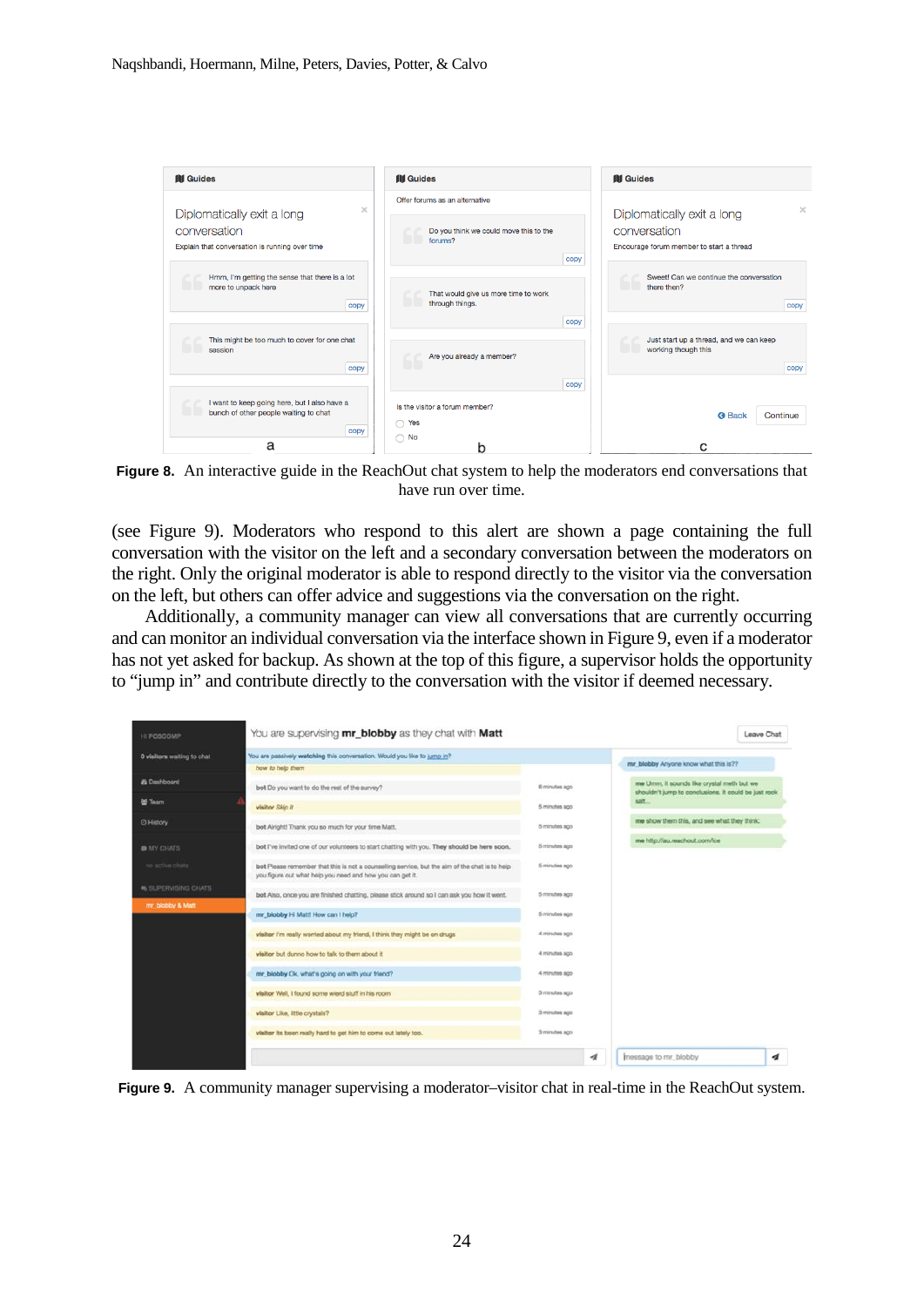### **CONCLUSION**

In this paper, we have described the codesign of a real-time peer-to-peer chat support system that provides support to distressed young people and focuses on the volunteers and their managers within the context of a voluntary-sector organization. During the discussions and codesign activities of the workshops and interviews, the participants described their goals, motivations, and experiences. From these, a series of themes were identified that allowed researchers to synthesize several design features for the system.

One limitation of our research is that it has focused exclusively on one side of the conversation: We investigated the needs of the volunteers who provide the service, but not the young help-seekers who will use it. Our rationale for this focus is that the volunteers will interact with the service most often, and consequently, its success depends significantly on fostering their sustained engagement. Another reason for this focus is that we expected volunteers' needs from the system to be complex and nuanced. Thus our research process, in conjunction with the preceding trial, has demonstrated the many opportunities for the system to support and augment the volunteer moderator. In contrast, we expect the help-seeker's needs to be satisfied primarily by the conversation itself rather than the system through which it is conducted. Arguably, from their perspective, the system should remain as simple and familiar as possible; this was a specific aim in the initial design. In future, we hope to use the system described here to recruit young help-seekers into our research to understand better their needs and to address their side of the conversation.

# **IMPLICATIONS FOR RESEARCH, APPLICATION, OR POLICY**

Technology initiatives are, by and large, inefficient in the voluntary sector, and even the sector workers admit to that (Mogus & Levihn-Coon, 2018). This is exacerbated by the fact that modern-day technology gives more power to the common people to initiate and engage in many community-building undertakings that traditionally would have be led by the voluntary-sector organizations. For instance, online advocacy platforms like Avaaz.org or Change.org have given much power to people to initiate and engage in advocacy on their own terms, thus removing the need for external advocacy usually led by voluntary-sector organizations. In order to stay relevant, the funding-constrained sector has to look for efficient and meaningful ways to design technology that would lead to engaged technology usage by the voluntary-sector workers and their end users.

The codesign approach, as illustrated in this study, allows researchers to capture the true essence of the work within a voluntary-sector organization by conducting design research with the volunteers and their managers, whose professional dynamics and interactions guide the design of a needed technology. In our research, resultant product of this approach was a highly tailored online chat system that kept in mind the sociotechnical character of this sector and its distinctive culture, where volunteerism is regarded quite highly. Codesigning technology initiatives for the voluntary sector can help envision better ways to set accountability and adapt the service standards to meet the aspirations of the benefactors, volunteers, and other groups of people working closely with the sector. Specifically, using codesign approach can help in capacity building for newer,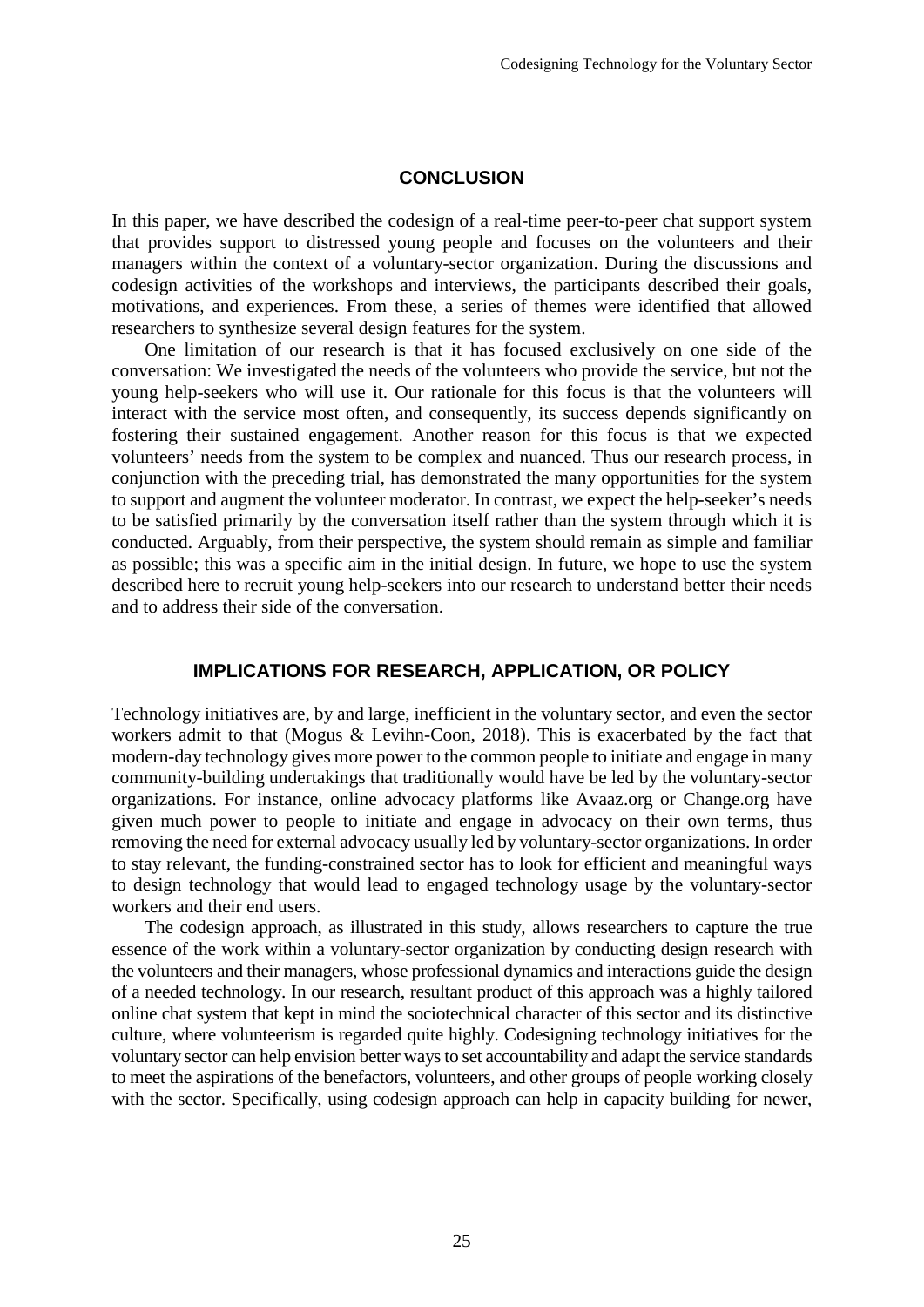voluntary-sector-appropriate digital paradigms—such as online volunteering, digital charity, and online fundraising—that can be used to fulfill organizational objectives.

# **ENDNOTES**

- 1. Also known as the third sector, civic sector, joint sector, or social sector. In this paper, we use the term voluntary sector to describe organizations that are nonprofit and nongovernmental. A defining characteristic of this sector is its reliance on volunteerism.
- 2. Information on this service is available at Intercom.com
- 3. See www. agilemanifesto.org for additional information on this approach to systems engineering.
- 4. The research team consisted of technology researchers who contributed to the design of the chat system by providing various skills related to interaction design, software development and user research. Thus, the research team for this study will be hereby referred to as researcher-designers in this paper.
- 5. The screenshot was taken from au.reachout.com when the chat widget was rolled out temporarily.
- 6. The screenshot was taken from au.reachout.com when the chat widget was rolled out temporarily. The names in the chats do not represent real people, but the substance of the chats present a tone similar to real conversations.

#### **REFERENCES**

- Alfes, K., & Langner, N. (2017). Paradoxical leadership: Understanding and managing conflicting tensions to foster volunteer engagement. *Organizational Dynamics*, *46*, 96–103. https://doi.org/10.1016/j.orgdyn.2017.04.005
- Anthopoulos, L. G., Siozos, P., & Tsoukalas, I. A. (2007). Applying participatory design and collaboration in digital public services for discovering and re-designing e-government services. *Government Information Quarterly*, *24*(2), 353–376. https://doi.org/10.1016/j.giq.2006.07.018
- Australian Bureau of Statistics. (2010). *1301.0—Year Book Australia* (No. 91). Retrieved from http://www.ausstats.abs.gov.au/ausstats/subscriber.nsf/0/AC72C92B23B6DF6DCA257737001B2BAB/\$Fi le/13010\_2009\_10.pdf
- Balser, D. (2008). [Review of the book *Nonprofits & technology: Emerging research for usable knowledge*, by M. Cortes & K. M. Rafter]. *Nonprofit and Voluntary Sector Quarterly*, *37*(3), 562–565. https://doi.org/10.1177/0899764007310518
- Burns, J., Morey, C., Lagelée, A., Mackenzie, A., & Nicholas, J. (2007). Reach Out! Innovation in service delivery. *Medical Journal of Australia*, *187*(7 Suppl), S31–S34. Retrieved from https://www.mja.com.au/journal/2007/187/7/reach-out-innovation-service-delivery?inline=true
- Bussell, H., & Forbes, D. (2002). Understanding the volunteer market: The what, where, who and why of volunteering. *International Journal of Nonprofit and Voluntary Sector Marketing*, *7*(3), 244–257. https://doi.org/10.1002/nvsm.183
- Clement, S., Schauman, O., Graham, T., Maggioni, F., Evans-Lacko, S., Bezborodovs, N., Morgan, C., Rüsch, N., Brown, J. S. L, & Thornicroft, G. (2015). What is the impact of mental health-related stigma on helpseeking? A systematic review of quantitative and qualitative studies. *Psychological Medicine*, *45*(1), 11–27. https://doi.org/10.1017/S0033291714000129
- Collin, P. J., Metcalf, A. T., Stephens-Reicher, J. C., Blanchard, M. E., Herrman, H. E., Rahilly, K., & Burns, J. M. (2011). ReachOut.com: The role of an online service for promoting help-seeking in young people. *Advances in Mental Health*, *10*(1), 39–51. https://doi.org/10.5172/jamh.2011.10.1.39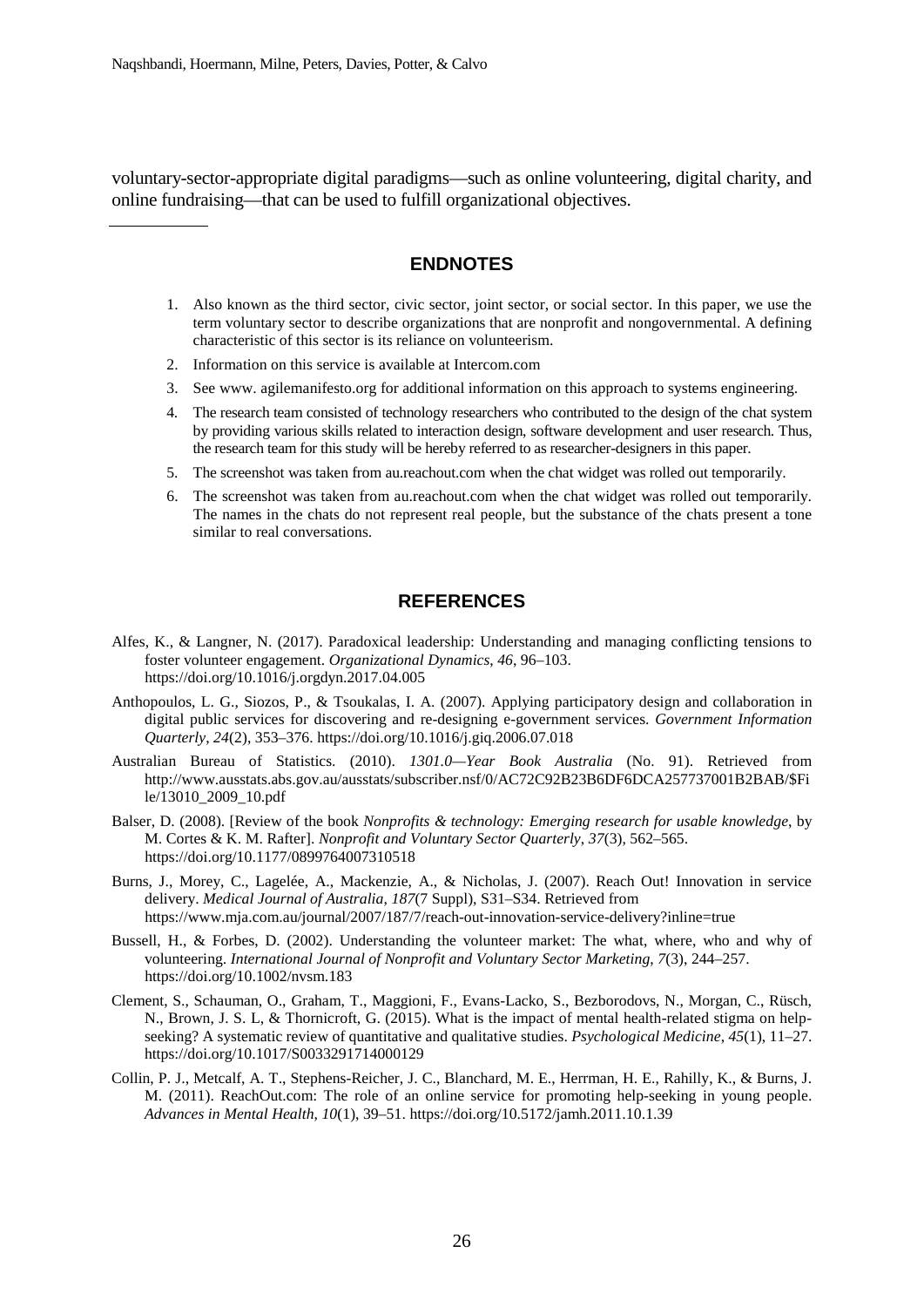- Cooper, R., & Foster, M. (1971). Sociotechnical systems. *American Psychologist*, *26*(5), 467–474. https://doi.org/10.1037/h0031539
- Davidson, L., Chinman, M., Sells, D., & Rowe, M. (2006). Peer support among adults with serious mental illness: A report from the field. *Schizophrenia Bulletin*, *32*(3), 443–450. https://doi.org/10.1093/schbul/sbj043
- Dowling, M., & Rickwood, D. (2013). Online counseling and therapy for mental health problems: A systematic review of individual synchronous interventions using chat. *Journal of Technology in Human Services*, *31*(1), 1–21. https://doi.org/10.1080/15228835.2012.728508
- Dybå, T., Prikladnicki, R., Rönkkö, K., Seaman, C., & Sillito, J. (2011). Qualitative research in software engineering. *Empirical Software Engineering*, *16*(4), 425–429. https://doi.org/10.1007/s10664-011-9163-y
- Eveleigh, A., Jennett, C., Blandford, A., Brohan, P., & Cox, A. L. (2014). Designing for dabblers and deterring drop-outs in citizen science. In *Proceedings of the 32nd Annual ACM Conference on Human Factors in Computing Systems* (pp. 2985–2994). New York, NY, USA: ACM. https://doi.org/10.1145/2556288.2557262
- Fo, W. S., & O'Donnell, C. R. (1974). The buddy system: Relationship and contingency conditions in a community intervention program for youth with nonprofessionals as behavior change agents. *Journal of Consulting and Clinical Psychology*, *42*(2), 163–169.
- Guerrini, L. (2011). *Notes on doctoral research in design. Contributions from the Politecnico di Milano*. Milan, Italy: Franco Angeli Edizioni. Retrieved from https://books.google.com.au/books?id=31pHbmBy\_bYC
- Gulliver, A., Griffiths, K. M., & Christensen, H. (2010). Perceived barriers and facilitators to mental health helpseeking in young people: A systematic review. *BMC Psychiatry*, *10*:113 [online]. https://doi.org/10.1186/1471-244X-10-113
- Hoermann, S., McCabe, K. L., Milne, D. N., & Calvo, R. A. (2017). Application of synchronous text-based dialogue systems in mental health interventions: systematic review. *Journal of Medical Internet Research*, *19*(8), e267. https://doi.org/10.2196/jmir.7023
- Kautz, K. (2010). Participatory design activities and agile software development. In J. Pries-Heje, J. Venable, D. Bunker, N. L. Russo, & J. I. DeGross (Eds.), *Human benefit through the diffusion of information systems design science research* (pp. 303–316). Berlin, Germany: Springer.
- Kristensson, P., Gustafsson, A., & Archer, T. (2004). Harnessing the creative potential among users. *Journal of Product Innovation Management*, *21*(1), 4–14. https://doi.org/10.1111/j.0737-6782.2004.00050.x
- Krueger, R. A. (1997*). Analyzing and reporting focus group results*. Thousand Oaks, CA, USA: SAGE Publications.
- Leete, L. (2000). Wage equity and employee motivation in nonprofit and for-profit organizations. *Journal of Economic Behavior & Organization*, *43*(4), 423–446. https://doi.org/10.1016/S0167-2681(00)00129-3
- Löwgren, J. (1995). Applying design methodology to software development. In *Proceedings of the 1st Conference on Designing Interactive Systems: Processes, Practices, Methods, & Techniques* (pp. 87–95). New York, NY, USA: ACM. https://doi.org/10.1145/225434.225444
- McGorry, P. D. (2007). The specialist youth mental health model: Strengthening the weakest link in the public mental health system. *The Medical Journal of Australia*, 187(7 Suppl), S53–S56.
- McPhail, B., Costantino, T., Bruckmann, D., Barclay, R., & Clement, A. (1998). CAVEAT Exemplar: Participatory design in a non-profit volunteer organisation. *Computer Supported Cooperative Work*, *7*(3–4), 223–241. https://doi.org/10.1023/A:1008631020266
- Merkel, C. B., Xiao, L., Farooq, U., Ganoe, C. H., Lee, R., Carroll, J. M., & Rosson, M. B. (2004). Participatory design in community computing contexts: Tales from the field. In *Proceedings of the Eighth Conference on Participatory Design: Artful Integration—Interweaving Media, Materials and Practices* (Vol. 1, pp. 1–10). New York, NY, USA: ACM.
- Milne, D., Hoermann, S., & Calvo, R. (2016, May). A trial of real-time text-based support for young people. Paper presented at the CHI Computing and Mental Health Workshop, New York, NY, USA.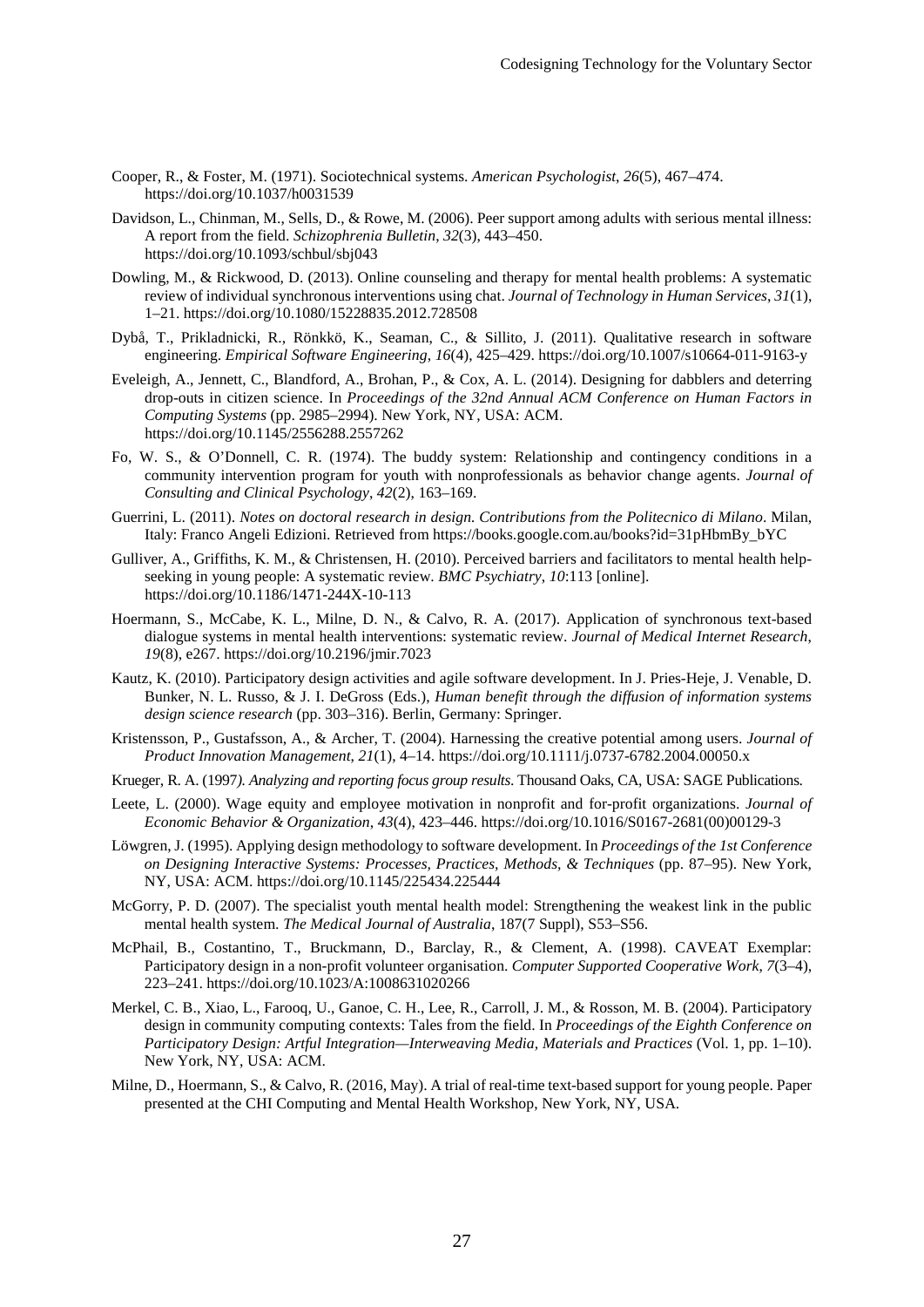- Mogus, J., & Levihn-Coon, A. (2018, February 6). What makes nonprofit digital teams successful today? Retrieved February 20, 2019, from the Stanford Social Innovation Review Web site, https://ssir.org/articles/entry/what\_makes\_nonprofit\_digital\_teams\_successful\_today
- Morse, J., Cerretani, J., Halai, S., Laing, J., & Perez, M. (2008). doGooder: Fostering volunteer communities to serve the homeless. In *CHI '08 Extended Abstracts on Human Factors in Computing Systems* (pp. 3843– 3848). New York, NY, USA: ACM. https://doi.org/10.1145/1358628.1358941
- Muller, M. J., & Kuhn, S. (1993). Participatory design. *Communications of the ACM*, *36*(6), 24–28. https://doi.org/10.1145/153571.255960
- Naqshbandi, K., Milne, D. N., Davies, B., Potter, S., Calvo, R. A., & Hoermann, S. (2016). Helping young people going through tough times: Perspectives for a peer-to-peer chat support system. In *Proceedings of the 28th Australian Conference on Computer*–*Human Interaction* (pp. 640–642). New York, NY, USA: ACM. https://doi.org/10.1145/3010915.3011848
- Penuel, W. R., Roschelle, J., & Shechtman, N. (2007). Designing formative assessment software with teachers: An analysis of the co-design process. *Research and Practice in Technology Enhanced Learning*, *2*(1), 51– 74. https://doi.org/10.1142/S1793206807000300
- Pilemalm, S. (2018). Participatory design in emerging civic engagement initiatives in the new public sector: Applying PD concepts in resource-scarce organizations. *ACM Transactions on Computer–Human Interaction*, *25*(1), 5:1–5:26. https://doi.org/10.1145/3152420
- Preece, J., & Rombach, H. D. (1994). A taxonomy for combining software engineering and human-computer interaction measurement approaches: Towards a common framework. *International Journal of Human*– *Computer Studies*, *41*(4), 553–583. https://doi.org/10.1006/ijhc.1994.1073
- ReachOut. (n.d.). Annual reports and financial statements. Retrieved from ReachOut.com About Us on November 16, 2016, from https://about.au.reachout.com/us/annual-reports-financials/
- Reyes-Portillo, J. A., Mufson, L., Greenhill, L. L., Gould, M. S., Fisher, P. W., Tarlow, N., & Rynn, M. A. (2014). Web-based interventions for youth internalizing problems: A systematic review. *Journal of the American Academy of Child & Adolescent Psychiatry*, *53*(12), 1254–1270.e5. https://doi.org/10.1016/j.jaac.2014.09.005
- Rogers, Y., Sharp, H., & Preece, J. (2011). *Interaction design: Beyond human–computer interaction*. New York, NY, USA: John Wiley & Sons.
- Saidel, J. R., & Cour, S. (2003). Information technology and the voluntary sector workplace. *Nonprofit and Voluntary Sector Quarterly*, *32*(1), 5–24. https://doi.org/10.1177/0899764002250004
- Sanders, E .B. N., Brandt, E., & Binder, T. (2010). A framework for organizing the tools and techniques of participatory design. In *Proceedings of the 11th Biennial Participatory Design Conference* (pp. 195–198). New York, NY, USA: ACM. https://doi.org/10.1145/1900441.1900476
- Sanders, E. B. N., & Stappers, P. J. (2008). Co-creation and the new landscapes of design. *CoDesign*, *4*(1), 5–18. https://doi.org/10.1080/15710880701875068
- Schuler, D., & Namioka, A. (1993). *Participatory design: Principles and practices*. Boca Raton, Florida, USA: CRC Press.
- Schümmer, T., & Haake, J. M. (2010). PATONGO: Patterns and tools for non-profit organizations: A patternbased approach for helping volunteers to identify and share good practice. N*ew Review of Hypermedia and Multimedia*, *16*(1–2), 85–111. https://doi.org/10.1080/13614568.2010.499441
- Shin, S., & Kleiner, B. H. (2003). How to manage unpaid volunteers in organisations. *Management Research News*, *26*(2–4), 63–71.
- Spinuzzi, C. (2005). The methodology of participatory design. *Technical Communication*, *52*(2), 163–174.
- Steen, M., Manschot, M., & De Koning, N. (2011). Benefits of co-design in service design projects. *International Journal of Design*, *5*(2), 53–60.
- Thomas, D. R. (2006). A general inductive approach for analyzing qualitative evaluation data. *American Journal of Evaluation*, *27*(2), 237–246. https://doi.org/10.1177/1098214005283748